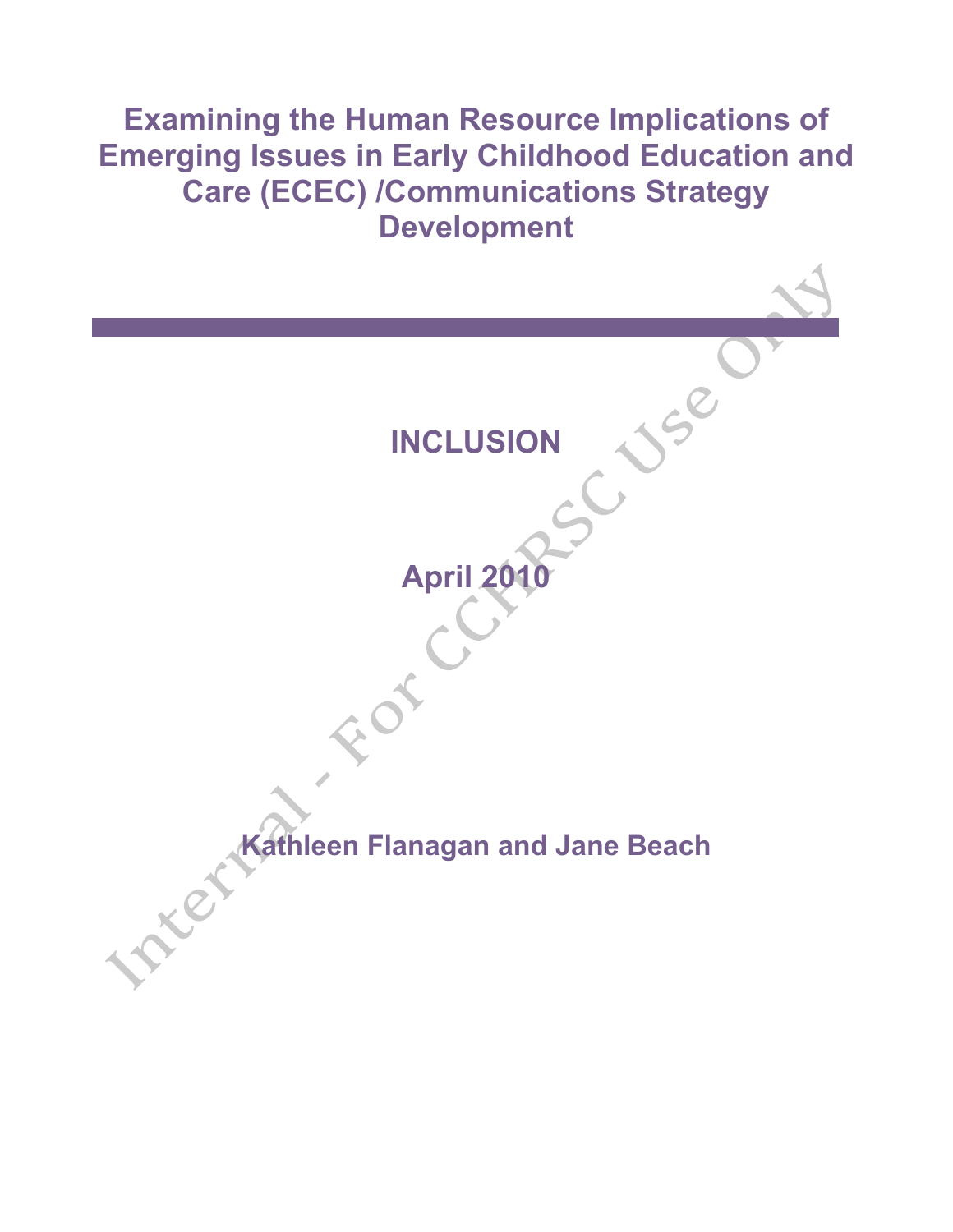# **Table of Contents**

| 1.             | <b>INTRODUCTION</b>                                                                                        | 1  |
|----------------|------------------------------------------------------------------------------------------------------------|----|
|                | Background to the Emerging Issues and Communication Strategy Project                                       | 1  |
|                | <b>Emerging Issues and Communication Survey</b>                                                            | 2  |
| $\overline{2}$ | THE PRACTICE OF INCLUSION                                                                                  |    |
|                | What is Inclusion?                                                                                         |    |
|                | <b>Benefits of Inclusion</b>                                                                               |    |
| 3              | PT APPROACHES TO SUPPORT INCLUSION                                                                         | 6  |
|                | Supports for diversity in early childhood education and care programs                                      | 10 |
|                | <b>Additional Jurisdictional Approaches</b>                                                                | 10 |
| 4              | HUMAN RESOURCES ISSUES AND INCLUSION                                                                       | 12 |
|                | Skills and Abilities of Early Childhood Educators                                                          | 12 |
|                | <b>Employers' Perspectives</b>                                                                             | 14 |
|                | Supports for Inclusion                                                                                     | 15 |
|                | Perspectives of Key Informants                                                                             | 16 |
|                | Human Resource Priorities to Support Inclusion                                                             | 17 |
| 5              | <b>CONCLUSION</b>                                                                                          | 18 |
|                | <b>List of Tables</b>                                                                                      |    |
| 1              | PT ECEC inclusion supports                                                                                 | 6  |
| 2              | Weighted rankings of three stakeholder groups regarding priorities to support inclusion                    | 17 |
|                | <b>List of Figures</b>                                                                                     |    |
| 1              | Perceptions of changes over the last three years with respect to children with additional<br>support needs | 13 |
| 2              | Employers' views on issues for special needs educators                                                     | 14 |
| 3              | A virtuous cycle that supports effective inclusion                                                         | 15 |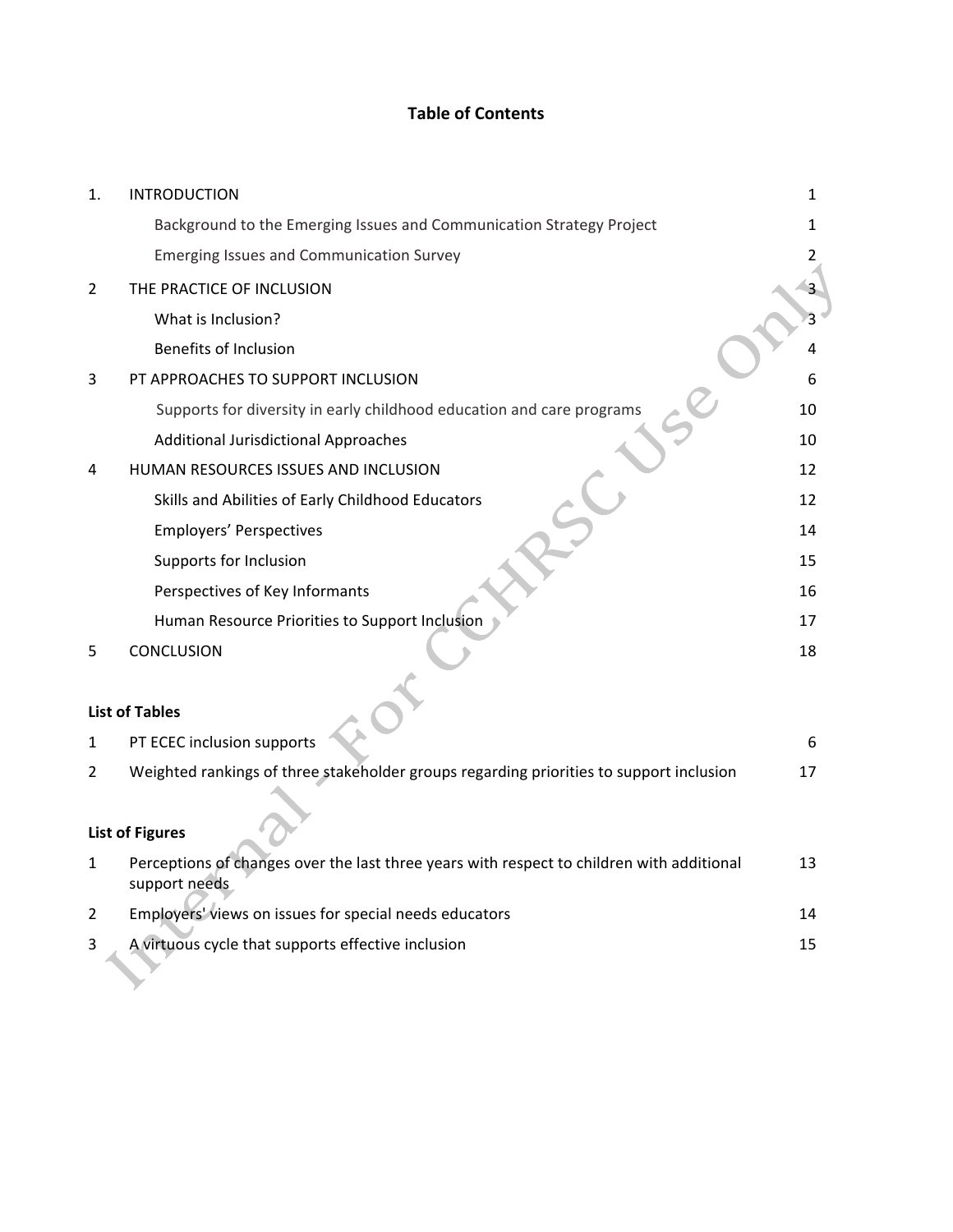# **EXAMINING THE HUMAN RESOURCE IMPLICATIONS OF EMERGING ISSUES IN EARLY CHILDHOOD** EDUCATION AND CARE (ECEC)/COMMUNICATIONS STRATEGY DEVELOPMENT: INCLUSION

#### 1. **INTRODUCTION**

This document is one of four reports prepared for the Child Care Human Resources Sector Council as part of Phase One of the Examining the Human Resource Implications of Emerging Issues in Early Childhood Education and Care (ECEC)/ Communications Strategy Development project.

In examining the issues and trends that have emerged during the last decade, the CCHRSC has recognized the need to examine them within the context of their relevance to human resources for the ECEC sector. The CCHRSC has specifically identified the integration of ECEC and Education as a public policy issue with potential human resource implications, and is the main focus of the research component of the project. At the same time, the CCHRSC has also identified the practice of inclusion as a program policy topic to be examined for potential human resource implications, along with program delivery models of school age and family home child care.

Preliminary research on these four topics was undertaken through a sector survey, key informant interviews, and literature searches.

# Background to the Emerging Issues and Communication Strategy<sup>1</sup> Project

In the past ten years, there have been considerable efforts made across Canada to advance the development and delivery of early childhood education and care (ECEC) programs at the pan-Canadian and provincial / territorial levels.

At the same time, Canada participated as one of 23 countries in the 2003 International Thematic Review of ECEC conducted by the Organization for Economic Cooperation and Development (OECD). The resulting OECD policy recommendations provided Canadian jurisdictions with an international framework of reference with respect to future ECEC policy and program directions.

The CCHRSC has recognized the need to examine emerging issues in the ECEC sector within the context of their relevance to human resources for the sector. The CCHRSC identified four issues requiring further exploration: <sup>2</sup>

- " Human resource implications of integration of ECEC and Education on, as an emerging policy trend across Canada
- Human resource implications inclusion in ECE (cultural diversity, special needs)
- Program delivery model of school-age child care
- Program delivery model of family home child care

The project team conducted preliminary research on these four topics through:

- A sector survey
- Key informant interviews
- Literature searches

<sup>&</sup>lt;sup>1</sup> The evaluation of the current CCHRSC communication strategy as well as recommendations for communication efforts for the coming years is a concurrent aspect of the work on emerging issues, and will be the subject of a separate report.

 $^2$  The latter two issues represent gaps in the HR knowledge / research about the sector, vs. 'emerging' issues.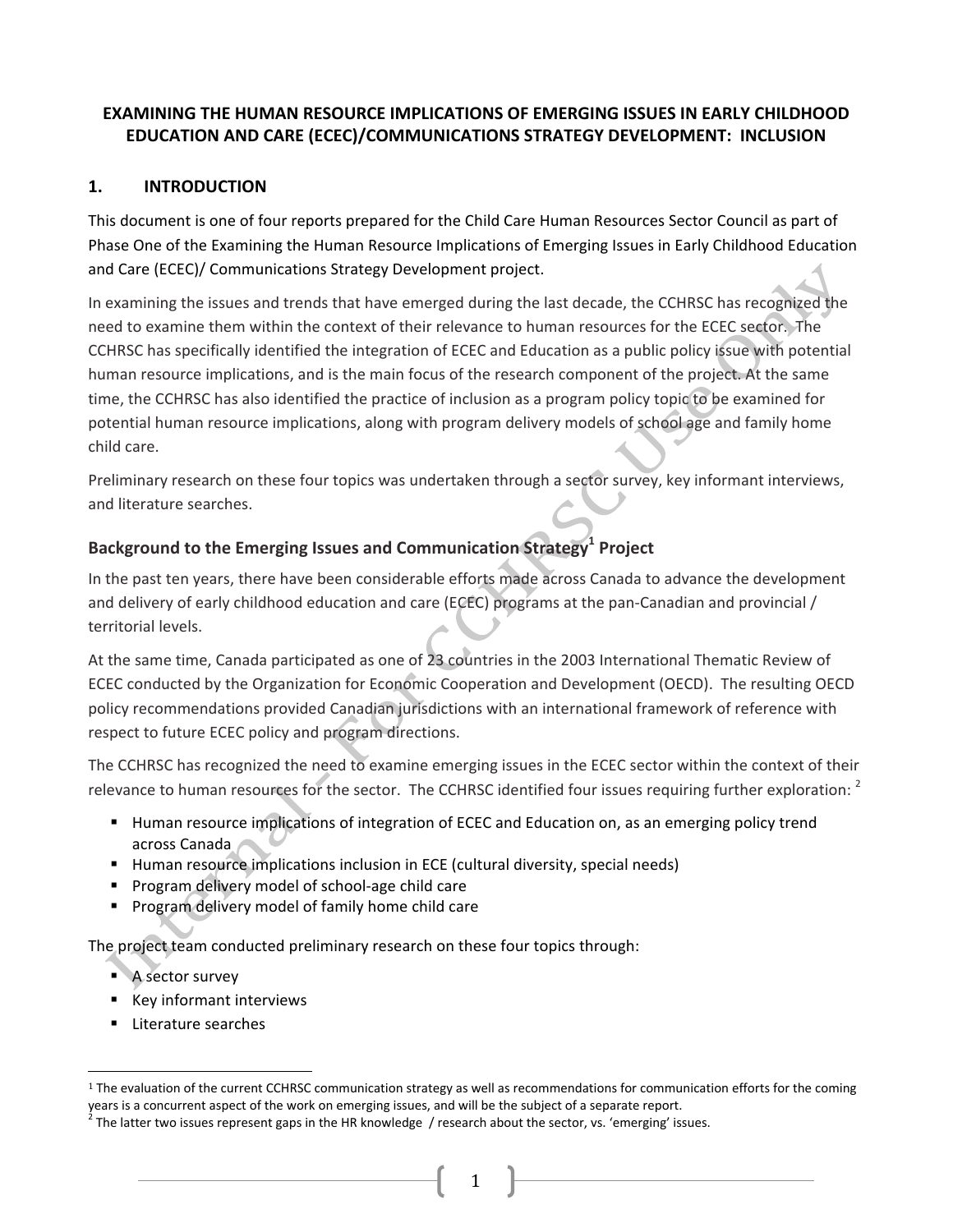# Emerging issues and communication<sup>3</sup> survey

The purpose of the Emerging Issues and Communication Survey was to gather a wide range of perspectives on the human resource implications of the identified emerging issues in ECEC and to identify priority areas for key stakeholders. The survey also helped identify any key trends or themes to be examined in further detail in key informant interviews, and provide information for reports on each of the four issues to be examined.

The survey was developed for several target stakeholder groups:

- Employers, directors and front-line staff of full-day, part-day and school age centre-based child care programs
- " Regulated family child care providers, and where applicable, family child care agency staff
- ECE provincial/territorial/pan-Canadian organizations
- Post-secondary ECE faculty
- Government officials responsible for licensing child care programs

The survey was not intended to provide a representative sample, but rather to be a preliminary look at the four identified issues, which will inform further examination.

#### **Key informant interviews**

The project team conducted a total of 30 key informant interviews regarding emerging issues in the ECEC sector. Key informants were selected from the following groups:

- Provincial/Territorial (PT) Directors of ECEC
- Pan-Canadian and PT child care organizations
- ECEC employers / centre directors
- " Labour groups
- Post-secondary institutions
- Municipal policy staff
- Researchers
- ECEC stakeholders / experts in Inclusion (cultural diversity and special needs)

#### Literature review

The project team has conducted a review of recent studies and reports available from Canadian and international sources. Relevant literature is referenced within the context of reports on each of the four identified issues.

This report provides an overview of Inclusion and the associated human resource issues and priorities identified through the literature and stakeholder participation.

<sup>&</sup>lt;sup>3</sup> Survey findings specific to communication issues are intended to inform the development of recommended communication strategies for the CCHRSC.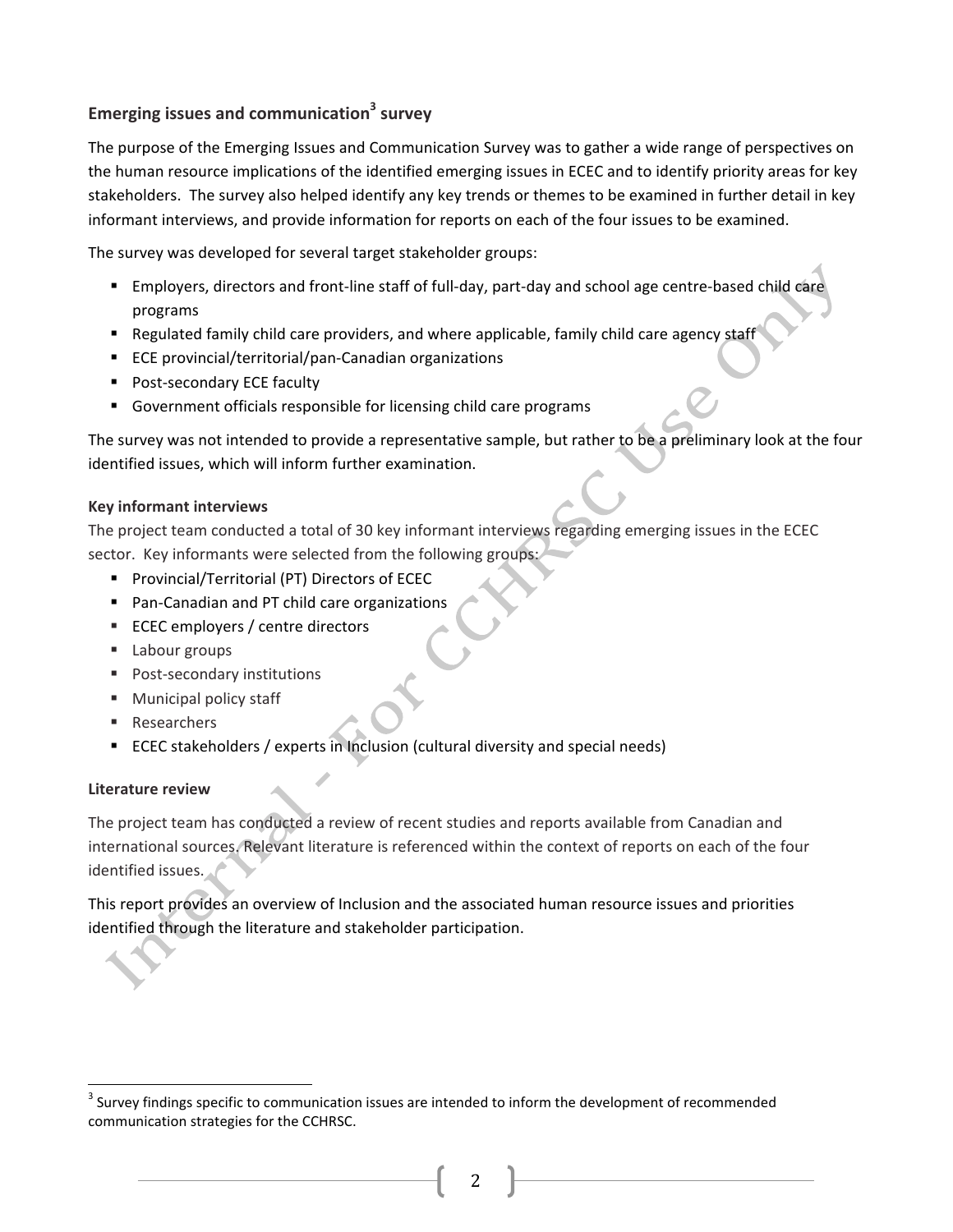#### $2.$ THE PRACTICE OF INCLUSION

"Children are aware very young that color, language, gender, and physical ability differences are concerned with privilege and power. They learn by observing the differences and similarities among people and by absorbing the spoken and unspoken messages about those differences. Racism, sexism, and handicappism have a profound influence on their developing sense of self and others."

(NAEYC: Anti-Bias Task Force 1989/2001)

### What is Inclusion?

The National Association for the Education of Young Children and the Division of Early Childhood have recently adopted a national position statement on inclusion, and have agreed on a shared national definition of inclusion as "the values, policies, and practices that support the right of every infant and young child and his or her family, regardless of ability, to participate in a broad range of activities and contexts as full members of families, communities, and society."

Dr. Sharon Hope Irwin of SpeciaLink, Canada's National Organization for Child Care Inclusion defines inclusion in the following statement:

Simply put, child care inclusion means that all children can attend and benefit from the same child care programs. It means that children with disabilities go to the same programs they would attend if they did not have a disability. Inclusion means all children, not just those who are easy and/or less expensive to include. All means all. For children with disabilities, this means that the necessary supports of training, equipment, physical modifications and extra staffing are available to all programs, at no extra cost to parents or to the individual programs. The principle of inclusion goes beyond the notion of physical integration and fully incorporates basic values that promote and advance participation, friendship and a celebration of diversity. Children with all disabilities are active participants, not just observers on the sidelines.

In 2003, federal, provincial, and territorial Ministers Responsible for Social Services agreed on a set of principles for effective approaches to practice in the Multilateral Framework for Early Learning and Child Care including:

Inclusive: Early learning and child care should be inclusive of, and responsive to, the needs of children with differing abilities; Aboriginal (i.e. Indian, Inuit and Métis) children; and children in various cultural and linguistic circumstances. Examples of initiatives that support inclusiveness could include special needs programming and supports, and culturally and linguistically appropriate resources and training.

More recently, the Government of Manitoba has adopted a definition of inclusion:

Inclusion means children of all abilities have equal access to and participate meaningfully in child care programs.

"...it is in the self-interest of diverse societies to make use of the best available knowledge about efficacious ways to ensure that diversity is understood and appreciated by incorporating best practices into policy frameworks and early childhood programming."

Friendly and Prabhu, 2010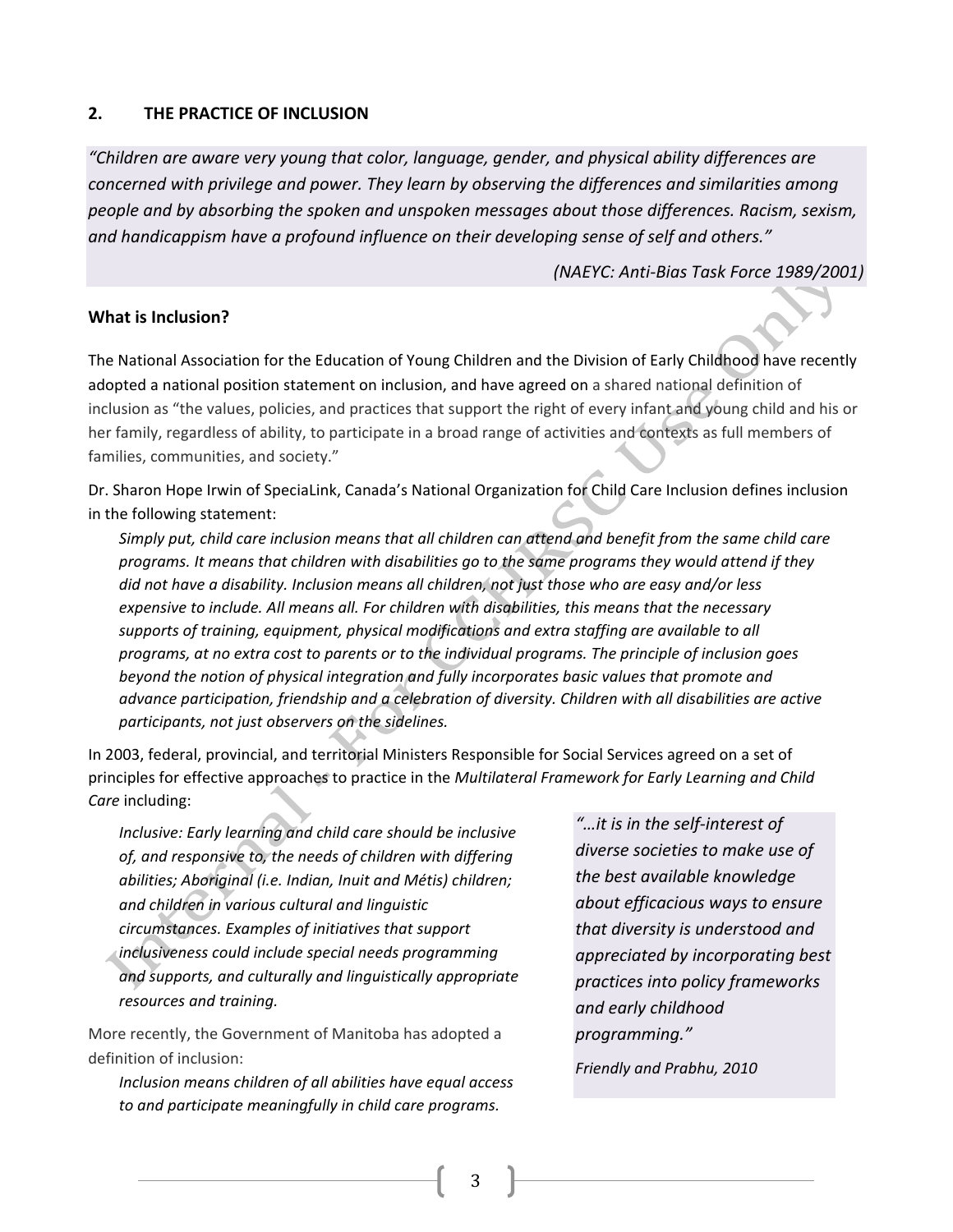When children are together as part of the group, their development is enhanced and positive social attitudes are fostered.

In a high quality, inclusive program the centre staff or family child care provider is responsive to the individual abilities and needs of each child. Opportunities are provided for all children to learn through play with their peers, supported by knowledgeable staff or provider. All children need support to reduce or eliminate barriers so they can learn and fully engage in experiences with their peers. Adaptations and strategies are specific to each child.... Occasionally, additional staff are required as part of a strategy to include every child. Genuine inclusion is more than just a child's presence. It ensures active, meaningful participation by every child in the daily program and with one another. How this occurs will be different for each child, based on individual abilities and needs. All children should be valued, have friends and feel they belong.

The SpeciaLink Early Childhood Inclusion Quality Scale (2009) outlines six principles of quality inclusion:

- Zero reject no child is excluded on the basis of level or type of disability.
- " Natural proportions programs include children with disabilities in rough proportion to their presence in the population.
- " Full participation activities and routines are modified and adapted to include all children.
- Same range of program options parents of children with disabilities have the same options (e.g., full day, part day, flexible hours) that other parents have.
- Maximum feasible parent participation parents are actively encouraged to participate in the child care program.
- Pro-action for community inclusion staff and parents promote inclusion in the whole community.

# **Benefits of Inclusion**

There appears to be a consensus in the literature regarding the benefits of inclusive practice in programs for young children (Lero, 2010). There are obvious benefits to children with special needs who participate in high quality early childhood education and care programs. As well, there is general agreement that inclusive practices also have benefit for the rest of the typically developing children in the program, including understanding, appreciation, and acceptance of individual differences. Policy and procedural guides for developing inclusive policies at the centre level developed by the City of Toronto<sup>4</sup> and the Manitoba Child Care Program<sup>5</sup> outline benefits for all children, families, child care centre staff or family child care providers, and boards of directors of ECEC programs.

"In an inclusive community, teachers work with specialists (occupational therapists, speech therapists) as a team. And, it generally involves using a strength-based, instead of deficit-based, perspective, which focuses on kids' assets and talents instead of trying to fix a disability."

Dr. John Nimmo, Executive Director University of New Hampshire Child Study and Development Center

 $^4$  City of Toronto. (undated) Inclusion: Policy Development Guidelines for Early Learning and Care Programs. Toronto: Toronto Children's Services.

<sup>&</sup>lt;sup>5</sup> Government of Manitoba. (2009) *Writing an Inclusion Policy: A Guide for Child Care Centres and Homes. Wi*nnipeg, MB: Author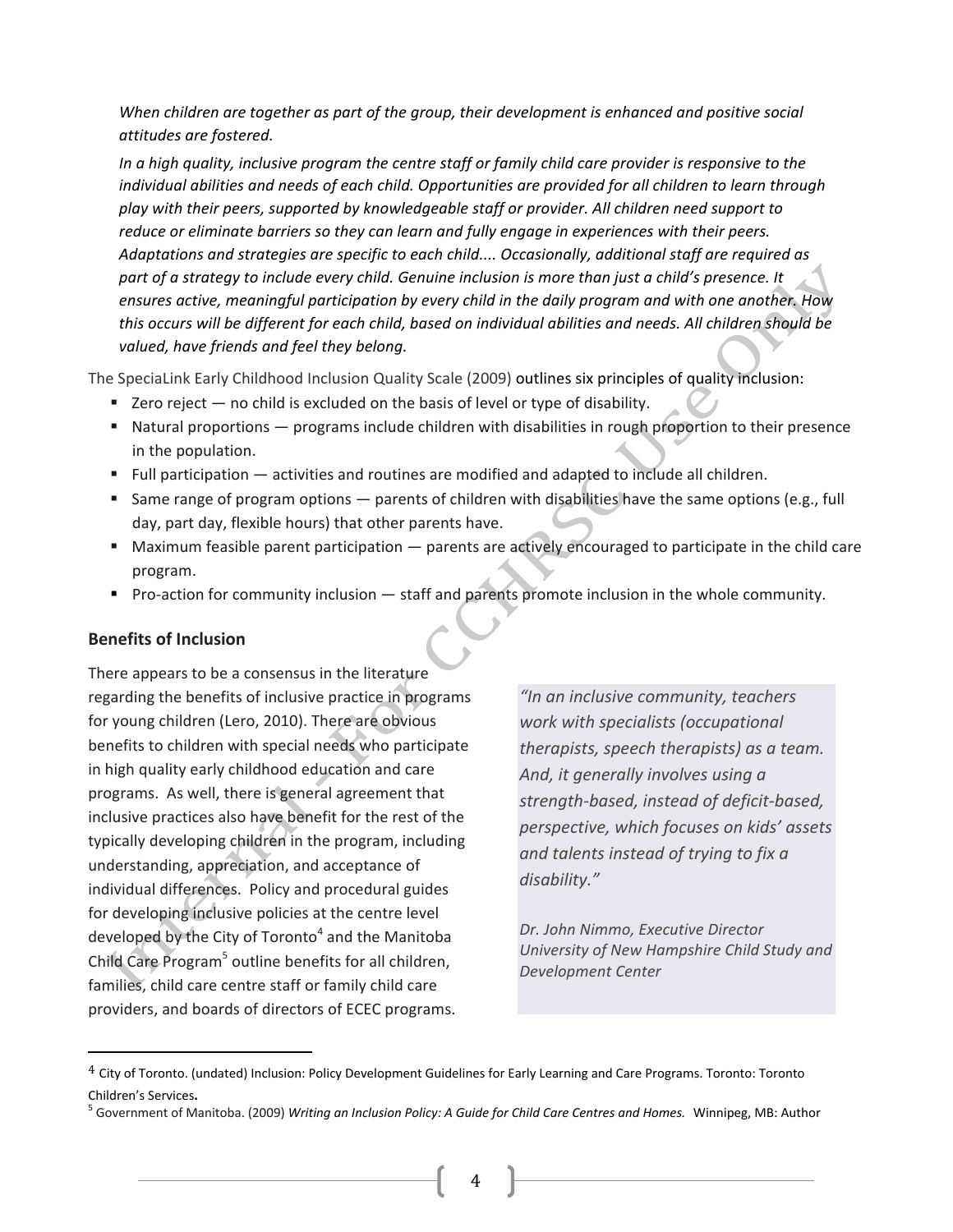In one of the foundational papers to the development of New Brunswick's EARLY LEARNING AND CHILD CARE: English Curriculum Framework for New Brunswick<sup>6</sup>, it is noted that all children participating in inclusive programs have opportunities to "a) learn empathy and sympathy for self and others; b) develop an understanding of and respect for diversity and acquire a positive regard for each other; and c) raise questions and act to change unfair practices."

Recently, Friendly and Prabhu<sup>7</sup> have explained that given what we now know about how young children learn, there is a great potential for socially inclusive and universally accessible ECEC programs to play a key role in "building a foundation of respect for diversity by capitalizing on children's receptivity to these ideas about diversity in the early years." Early childhood educators generally agree that programs rich in cultural diversity NETAST FOT CCMPSC help children to develop broader language skills, increase cultural awareness, and instill a feeling of cultural pride in all children. Culturally diverse programs celebrate similarities as well as differences, and therefore help to build a sense of connection with the child's community.

 $6$  Whitty, P. (2007) Culture and Diversity in Early Learning and Care. Early Learning and Child Care Foundational Papers. Fredericton, NB: University of New Brunswick.

7 Friendly, M. and Prabhu, N. (2010) Can early childhood education and care help keep Canada's promise of respect for diversity? Occasional Paper #23. Toronto, ON: Childcare Resource and Research Unit.

5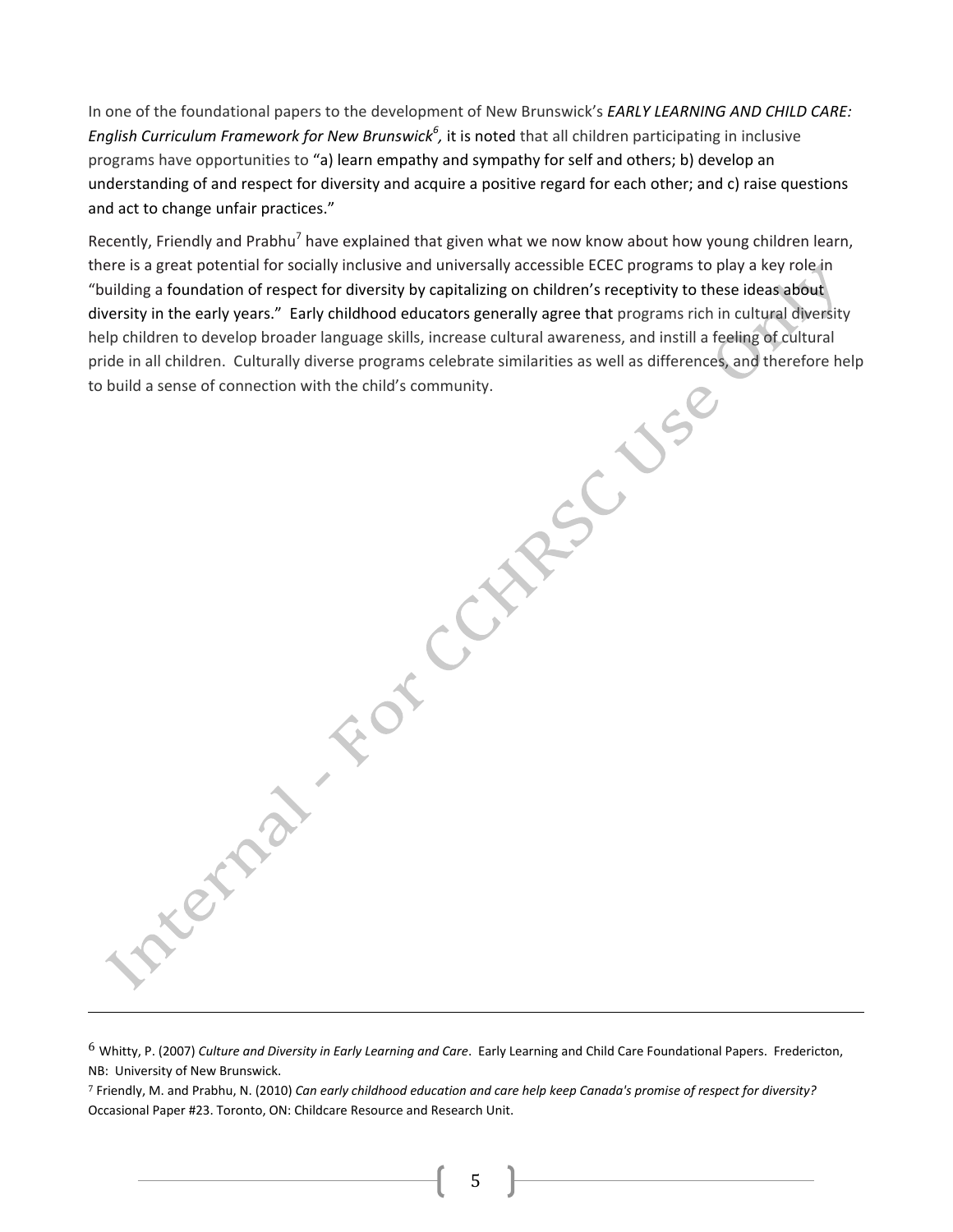#### $3.$ PROVINCIAL TERRITORIAL APPROACHES TO SUPPORT INCLUSION

"Early childhood education holds tremendous promise for raising a new generation, with each child not only proud of their own heritage and identity, but committed to standing up against bias in all its many forms."

# Margie Carter and Deb Curtis (2002)

Over the last 25 years, provincial and territorial ministries responsible for early childhood education and care have shifted their focus from segregated programs for children with disabilities to the introduction of a range of programs and initiatives to support inclusive practices in regulated programs. Such programs generally support regulated centres with funding for human resources and/or materials/equipment, all of which is at no cost to parents of children with special needs. Supports are also in place for parents to assist with the daily fees charged for all children, typically by providing flexibility in eligibility criteria for subsidy.

Several jurisdictions have introduced programs intended to enhance quality in the ECEC centre, thereby improving the quality of the inclusive practices. For example, each of the Atlantic Provinces has introduced an on-site consultation model<sup>8</sup> to provide this type of support. Although the names and specific objectives of the Atlantic initiatives are unique to each province, each program builds on the principles of on-site consultation and uses a combination of assessment tools, including the Early Childhood Environmental Rating Scale-Revised (ECERS-R) and the SpeciaLink Inclusion Quality Rating Scale.

Table 1 outlines current PT inclusion supports:

| <b>NL</b>             | The <b>Inclusion Initiative</b> provides human and financial supports to licensees in order to include children<br>with special needs in the regular programming of the centre/home. Features include:                                                                                                                                                                                                                                                                                                                                                                                                                                                                                                                                                                                                                                                                                                                                                                                                                                                                                                                                                                                     |
|-----------------------|--------------------------------------------------------------------------------------------------------------------------------------------------------------------------------------------------------------------------------------------------------------------------------------------------------------------------------------------------------------------------------------------------------------------------------------------------------------------------------------------------------------------------------------------------------------------------------------------------------------------------------------------------------------------------------------------------------------------------------------------------------------------------------------------------------------------------------------------------------------------------------------------------------------------------------------------------------------------------------------------------------------------------------------------------------------------------------------------------------------------------------------------------------------------------------------------|
| п<br>п<br>п<br>п<br>п | Regional Child Care Inclusion Consultants advise and support centres. This work may include<br>adaptation to the existing program.<br>Funding is available to employ an additional staff member if recommended by the Consultant.<br>Funding may be provided to have a vacant space in order to reduce the number of children in the<br>room.<br>There may be child specific supports when appropriate.<br>The Special Child Welfare Allowance provides funding for parents to support children with special needs.<br>Program features include:<br>Parents must meet eligibility requirements of a means test.<br>Allowance is paid directly to parent who hires an individual to provide support in a child care setting.<br>Setting may include regulated centre or family child care home or an unregulated home.<br>Implementation of a new initiative in 2006 to improve inclusive practices in child care has begun. Funding<br>is available for substitute staff to allow regular staff to attend meetings related to a child with special<br>needs. Funding is also available for an additional staff position if the special needs of a child require<br>significant staff time. |

<sup>&</sup>lt;sup>8</sup> The on-site consultation model was developed by Drs. Pat Wesley and Sharon Palsha at the University of North Carolina's Frank Porter Graham Institute.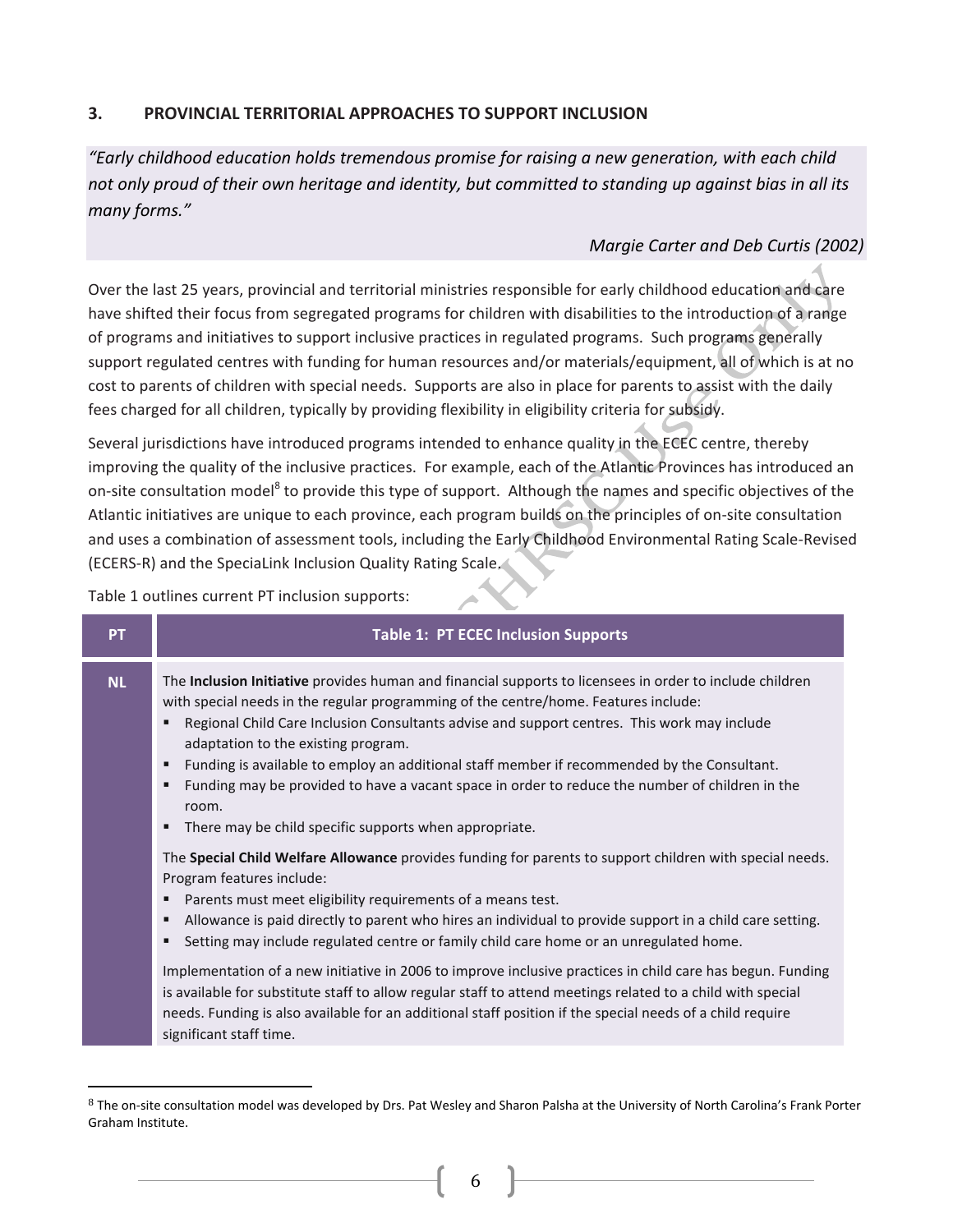| <b>PT</b> | <b>Table 1: PT ECEC Inclusion Supports</b>                                                                                                                                                                                                                                                                                                                                                                                                                                                                                                                                                                                                                                                                                                                                                                                                                                                                                                                                                                                                                                                                                                                                                                                                                                                                                                                                             |  |  |  |
|-----------|----------------------------------------------------------------------------------------------------------------------------------------------------------------------------------------------------------------------------------------------------------------------------------------------------------------------------------------------------------------------------------------------------------------------------------------------------------------------------------------------------------------------------------------------------------------------------------------------------------------------------------------------------------------------------------------------------------------------------------------------------------------------------------------------------------------------------------------------------------------------------------------------------------------------------------------------------------------------------------------------------------------------------------------------------------------------------------------------------------------------------------------------------------------------------------------------------------------------------------------------------------------------------------------------------------------------------------------------------------------------------------------|--|--|--|
| <b>NS</b> | The Supported Child Care (SCC) program provides funding to support the inclusion of children with special<br>needs who have developmental delays or behavioural issues that require intervention. The funding is<br>intended to support a child care program to maintain or build capacity to provide an inclusive program.<br>Program features include:<br>All licensed child care centres are eligible to receive funding.<br>٠<br>Funds may be used for an additional early childhood special educator, or to purchase materials,<br>equipment or resources.<br>Level of support required is determined on a case-by-case basis, with decisions made in consultation<br>٠<br>with the centre director and the regional Early Childhood Development Officer.<br>Facilities can assign a current employee to facilitate inclusion and use SCC funding to hire additional<br>٠<br>staff to enable an enhanced ratio.<br>Eligibility is based on whether the centre is licensed, is in compliance with the Day Care Act and<br>٠<br>Regulations and has a child who is attending who has a special need.<br>SCC funding is program based and is not determined by the diagnosis of the child/ren requesting<br>٠<br>admittance to the child care centre.<br>The funding depends on availability and is not an entitlement.<br>Families do not pay for the additional supports provided. |  |  |  |
| <b>PE</b> | The Special Needs Funding program provides financial resources to support children in inclusive programs<br>by lowering ratios to allow for a successful transition and inclusion into the early childhood setting.<br>Program features include:<br>Centre applies for funding on behalf of the child.<br>Some documentation is required in order to receive the additional support; social needs of the child<br>п<br>will also be considered.<br>Funding is not capped and there is no wait list for service.<br>п<br>The Child Care Subsidy Program does not require parents of children with special needs to be employed<br>or in training to be eligible for subsidy.<br>The Bridges Program provides on-site consultation to licensed early childhood centres to support inclusion<br>as an aspect of high quality early childhood education.                                                                                                                                                                                                                                                                                                                                                                                                                                                                                                                                   |  |  |  |
| <b>NB</b> | The Early Childhood Initiatives (ECI) Program supports children with identified special needs in integrated<br>child care services. Program features include:<br>Children may be identified as having a special need based on a confirmed diagnosis at birth,<br>developmental issues identified after birth, or a family risk factor.<br>Early Childhood programs providing integrated day care services for children referred by the ECI<br>٠<br>program receive funding directly.<br>Funding is usually used to provide for wages for an additional staff person. However, funding may also<br>be used for transportation, materials and equipment and/or additional nutritional needs of the child.                                                                                                                                                                                                                                                                                                                                                                                                                                                                                                                                                                                                                                                                                |  |  |  |
| QC        | Admission to a regular child care program is at the discretion of the CPE, garderie or the family child care<br>provider; however, Quebec's objectives regarding children with special needs in child care programs<br>strongly favour inclusion. Supports include:<br>a one-time grant to the centre and additional funding added to the regular operating grants<br>an extra assistance measure is available for the integration of children with significant special needs.                                                                                                                                                                                                                                                                                                                                                                                                                                                                                                                                                                                                                                                                                                                                                                                                                                                                                                         |  |  |  |

 $\begin{pmatrix} 7 \end{pmatrix}$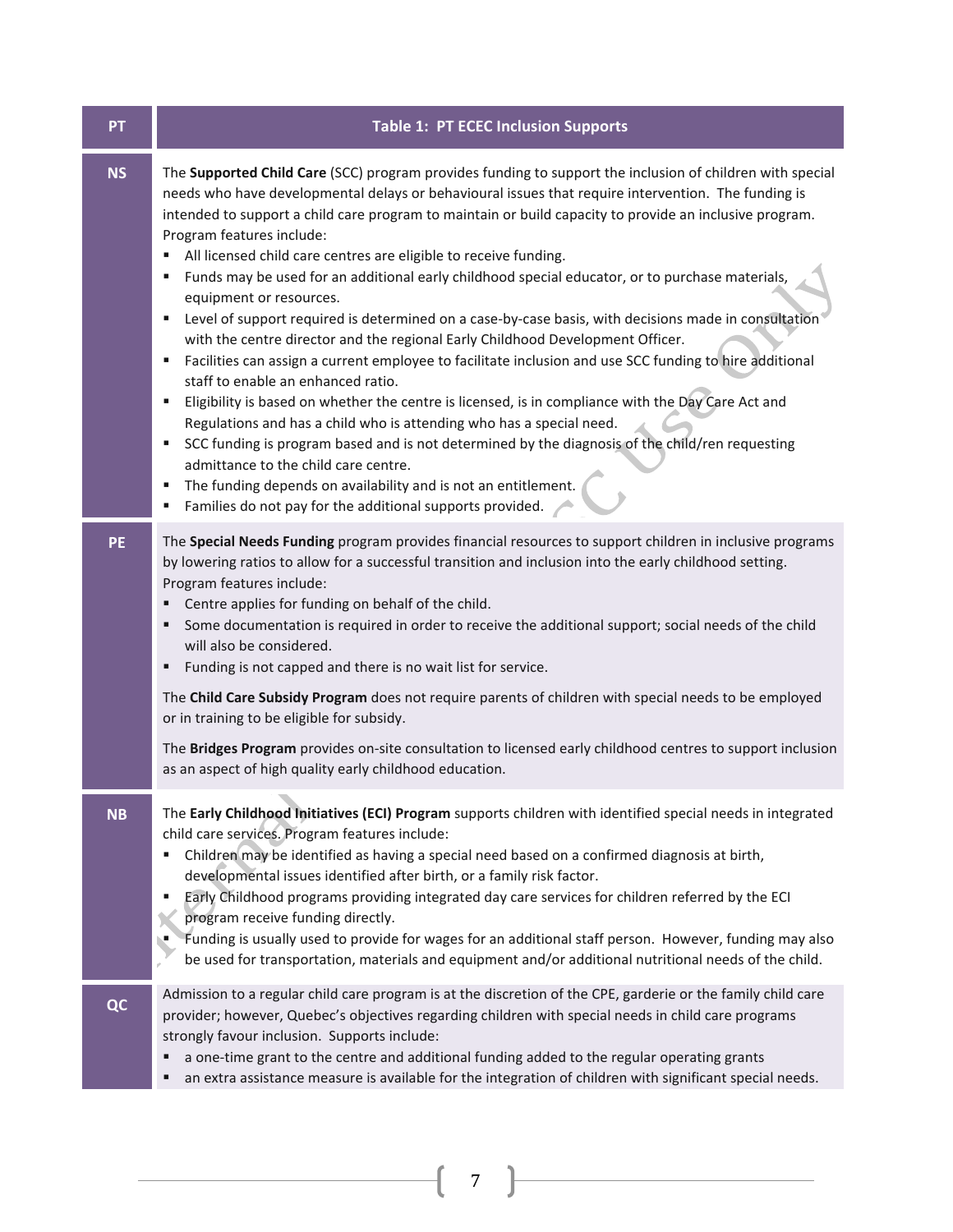| PT        | <b>Table 1: PT ECEC Inclusion Supports</b>                                                                                                                                                                                                                                                                                                                                                                                                                                                                                                                                                                                                                                                                                                                                                                                                                                                                                                                                                                                                                                                                                                                                                                                                                                               |  |  |  |  |
|-----------|------------------------------------------------------------------------------------------------------------------------------------------------------------------------------------------------------------------------------------------------------------------------------------------------------------------------------------------------------------------------------------------------------------------------------------------------------------------------------------------------------------------------------------------------------------------------------------------------------------------------------------------------------------------------------------------------------------------------------------------------------------------------------------------------------------------------------------------------------------------------------------------------------------------------------------------------------------------------------------------------------------------------------------------------------------------------------------------------------------------------------------------------------------------------------------------------------------------------------------------------------------------------------------------|--|--|--|--|
| ON        | Special Needs Resourcing provides assistance for staffing, equipment, supplies or services to support the<br>inclusion of children with special needs in child care. Resource teachers generally work for agencies that<br>provide a variety of services for children with special needs, and may serve children in several child care<br>settings. The level of service per child can vary, depending on the child's needs, the local service model,<br>and available resources. Consequently, the previous ratio of one resource teacher to four children with<br>special needs is no longer applicable in all areas.                                                                                                                                                                                                                                                                                                                                                                                                                                                                                                                                                                                                                                                                  |  |  |  |  |
| <b>MB</b> | The Inclusion Support Program integrates children with additional support needs into mainstream child<br>care. Program features include:<br>Non-profit child care centres, nursery schools and family/group child care homes are eligible for<br>funding.<br>To receive additional supports, children must have an eligible cognitive, developmental or physical<br>disability; behavioural challenges; or be medically fragile with requirements for nursing support.<br>Services are not an entitlement but there is usually no waiting list once a diagnosis has been made.<br>Funding may support wages for additional staff, necessary renovations, equipment, training, or<br>٠<br>professional services.<br>There is an added exemption in the Child Care Subsidy assessment if any member of the family has a<br>disability.<br>Children's Special Services staff work with the Child Care Program and the Departments of Education,<br>Citizenship and Youth, and Health to coordinate and place children with additional support needs into<br>child care programs, and to facilitate the transition to school. Children's Special Services also provides<br>consultation and funding to non-government agencies that deliver therapy, respite and family support<br>services. |  |  |  |  |
| <b>SK</b> | The Child Care Inclusion Program provides three types of grants to child care facilities to support<br>inclusion:<br>Individual inclusion grants are available to licensed centres and family child care homes to include<br>٠<br>children experiencing a delay or a condition of risk that may result in a delay. A referral is needed but<br>not necessarily a diagnosis and the child must attend the program a minimum of 20 hours per month.<br>The amount of the grant varies depending on the need within three defined levels.<br>An enhanced accessibility grant may be paid to assist with the additional cost of including a child with<br>٠<br>exceptionally high needs. For this grant, the child must have a diagnosis and require significant<br>additional support and the parents must be enrolled in an education program or employed.<br>A training and resource grant for adapted equipment required to meet the needs of the child.<br>Funding for inclusive child care is intended to support the centre as a whole and not to provide a worker<br>allocated to a specific child. Parents of children with special needs pay for the space but not for the<br>additional supports. There are no waiting lists for funding.                                         |  |  |  |  |
| AB        | The Inclusive Child Care Program provides for inclusion of children with special needs. Funding varies<br>depending on the special needs of the child, the type of service required and the region. Funds are paid to<br>contracted operators on behalf of eligible children. Children with special needs may receive Early<br>Childhood Services (ECS) Program Unit Funding (PUF), and may receive care and education in a child care<br>centre or a nursery school/preschool. Operators may choose whether or not to provide service.                                                                                                                                                                                                                                                                                                                                                                                                                                                                                                                                                                                                                                                                                                                                                  |  |  |  |  |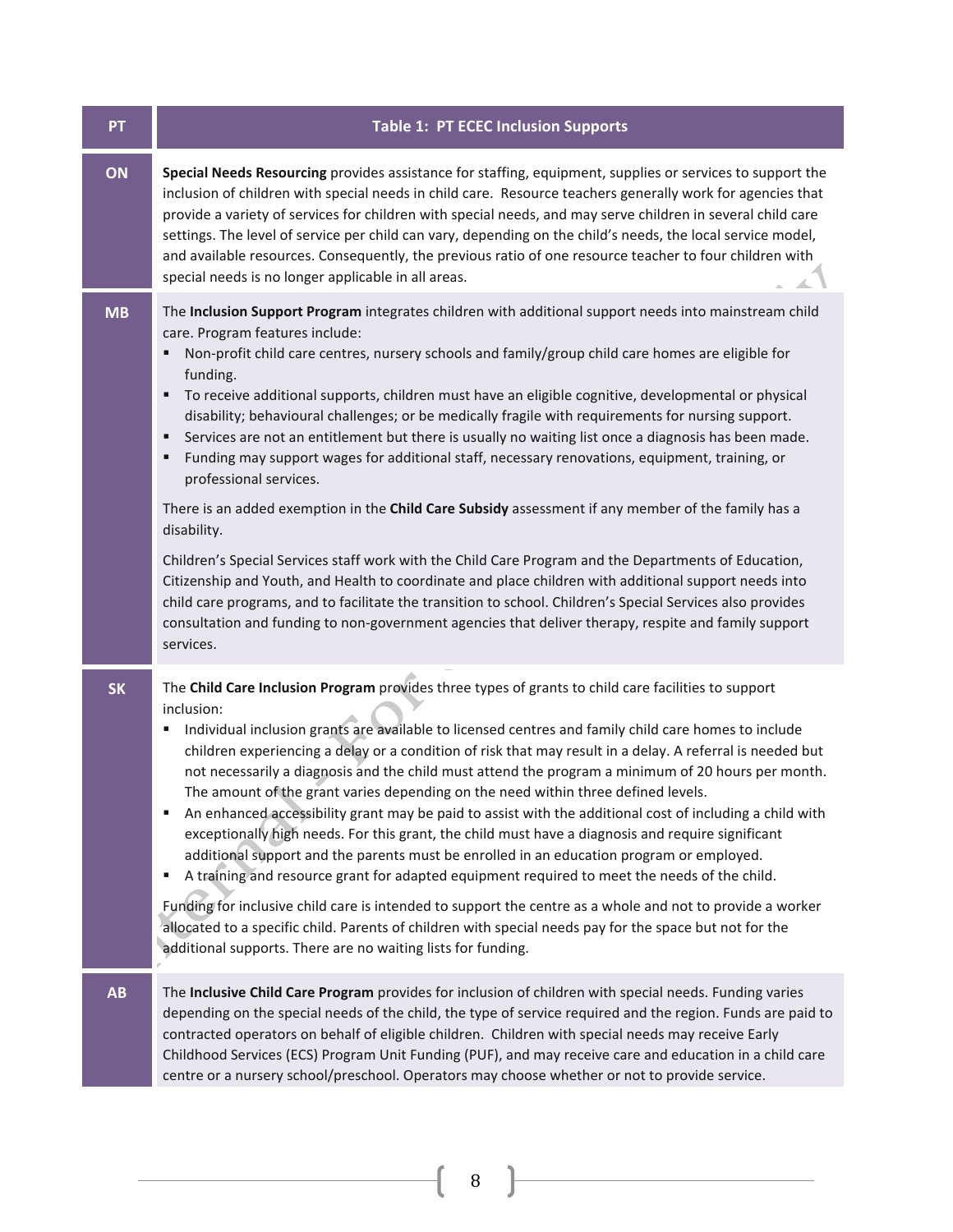| PT        | <b>Table 1: PT ECEC Inclusion Supports</b>                                                                                                                                                                                                                                                                                                                                                                                                                                                                                                                                                                                                                                                                                                                                                                                                                                                                                                                                                                                                                                                                                                                                                                                                                                                                                                                                                                                      |
|-----------|---------------------------------------------------------------------------------------------------------------------------------------------------------------------------------------------------------------------------------------------------------------------------------------------------------------------------------------------------------------------------------------------------------------------------------------------------------------------------------------------------------------------------------------------------------------------------------------------------------------------------------------------------------------------------------------------------------------------------------------------------------------------------------------------------------------------------------------------------------------------------------------------------------------------------------------------------------------------------------------------------------------------------------------------------------------------------------------------------------------------------------------------------------------------------------------------------------------------------------------------------------------------------------------------------------------------------------------------------------------------------------------------------------------------------------|
| <b>BC</b> | The Supported Child Development Program (SCDP) is intended for children who require extra support to<br>participate in inclusive child care settings. Program features include:<br>The program supports children from birth to age twelve who have or may be at risk for a<br>developmental delay or disability and require extra support.<br>A developmental delay or disability may affect physical, cognitive, communicative, or<br>٠<br>social/emotional/behavioural development.<br>Youth 13-18 years of age may also receive SCDP services on a case-by-case basis.<br>Е<br>Participation is voluntary and SCDP services are provided at no charge to parents; however, parents<br>are responsible for child care fees.<br>Twenty Aboriginal SCD programs provided direct services to children and their families, with an<br>additional 35 initiatives in the process of building capacity for future services.<br>A Special Needs Supplement is provided by the Ministry of Children and Family Development to assist<br>families eligible for the Child Care Subsidy Program, who have a child with a designated special need, with<br>the costs of child care.                                                                                                                                                                                                                                                        |
| <b>YK</b> | The Supported Child Care Fund provides funding for centres and family day homes in order to provide for<br>adaptive equipment, transportation, programming support and/or additional staff. Program features<br>include:<br>Funding is based on the individual needs of the child.<br>Children must be assessed by a child care professional in order to be eligible for funding.<br>An Individual Program Plan must be developed for the child in consultation with staff, parents, and<br>п<br>professionals in the community. The IPP must outline goals and objectives for the child.<br>Child care regulations state that children with special needs in mainstream child care programs must<br>٠<br>be integrated to the fullest extent possible.<br>The Whitehorse Child Development Centre provides special needs programming and supports across the<br>Yukon. It operates an integrated preschool program as well as unlicensed preschool programs. It provides<br>early intervention supports and resources to families of children with special needs. It operates a mobile<br>outreach unit to support resources in all communities.<br>The Child Care Subsidy program does not require parents of children with special needs to be in the paid<br>labour force to be eligible for subsidy. Parents are still required to meet financial eligibility criteria.<br>Parents do not pay for the additional supports. |
| <b>NT</b> | Care providers are funded to provide extra support to children with special needs, through higher<br>operating grants, funded at the infant rate. Parents may be eligible for fee subsidies for their children with<br>special needs even if they are not employed or at school. They must meet the same financial eligibility<br>requirements as other parents receiving subsidy, and have a medical referral from a recognized health<br>care official for the child to be in developmental care. Children may be placed on waiting lists for service.                                                                                                                                                                                                                                                                                                                                                                                                                                                                                                                                                                                                                                                                                                                                                                                                                                                                        |
| <b>NU</b> | Care providers are funded to provide extra support for children with special needs through the daily<br>operating grants, which are based on the age of the child and the area in which the centre is located. The<br>operating grant for a preschool child is increased by approximately 50% for a child with an identified<br>special need and is an entitlement.<br>A letter from a recognized health care professional is required for the centre to receive the additional                                                                                                                                                                                                                                                                                                                                                                                                                                                                                                                                                                                                                                                                                                                                                                                                                                                                                                                                                 |
|           |                                                                                                                                                                                                                                                                                                                                                                                                                                                                                                                                                                                                                                                                                                                                                                                                                                                                                                                                                                                                                                                                                                                                                                                                                                                                                                                                                                                                                                 |

 $\begin{pmatrix} 9 \end{pmatrix}$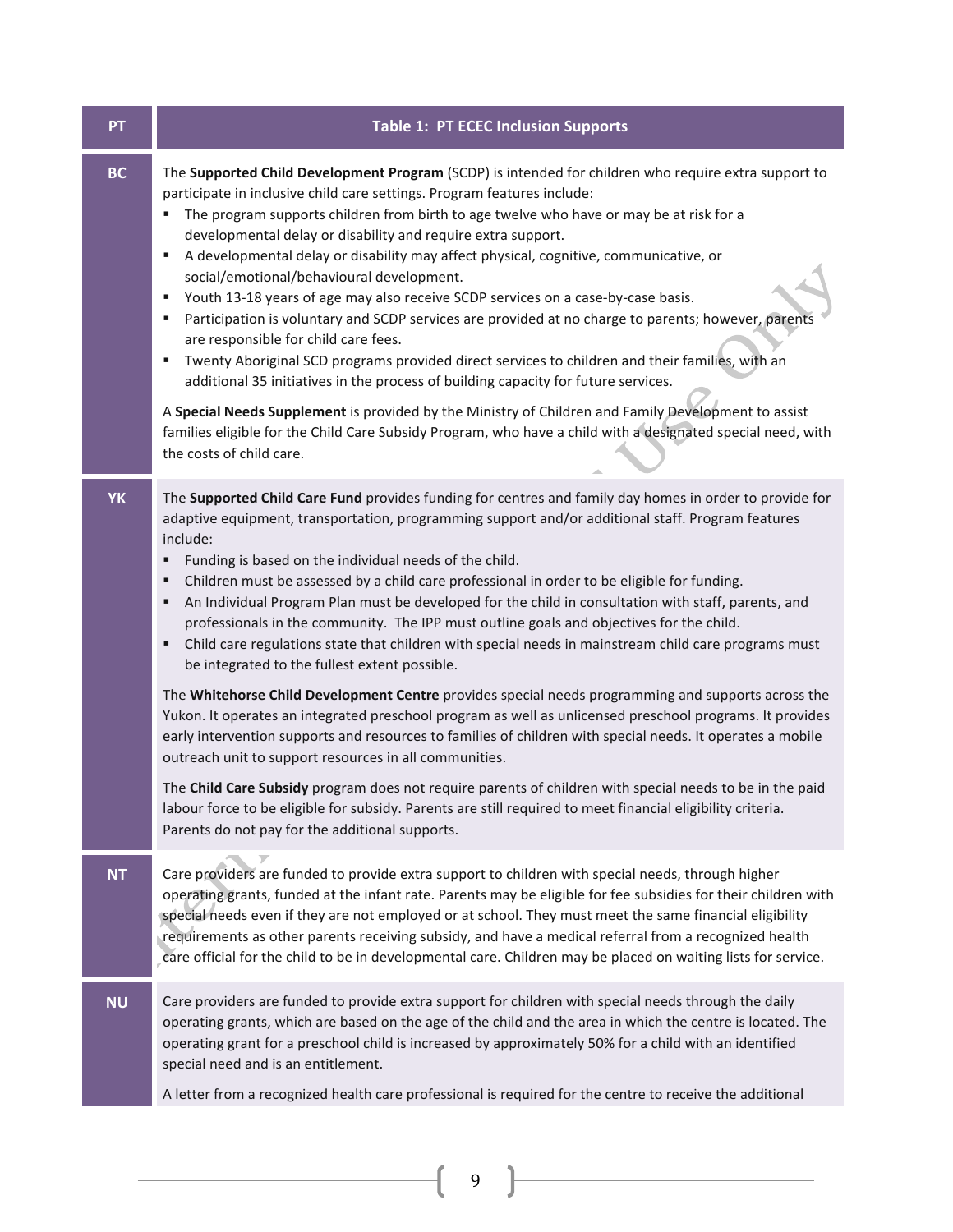**PT** 

#### **Table 1: PT ECEC Inclusion Supports**

funding for a child. In addition, centres may apply for funding to the Healthy Children's Initiative for adaptive equipment or for additional staff if necessary.

Parents are eligible for fee subsidy for their children with special needs even if they are not employed or at school. This subsidy eligibility requires a financial needs assessment to be applied and parents must have a medical referral from a recognized health care professional for the child to be in developmental care.

### Supports for diversity in early childhood education and care programs

While supports for children with special needs often require specific funding for additional staff, supports for cultural and linguistic diversity most often address program/curriculum approaches. Five provinces have already launched early learning frameworks/curricula for children in ECEC programs, while Manitoba is currently piloting a new curriculum. Each framework/curriculum specifically addresses the concept of inclusion:

Rew Brunswick: The Vision outlined for the Early Learning and Child Care Curriculum includes a description of children who are "secure in their linguistic and cultural identities" and who are "respectful of diversity". As well, one of the Values articulated for the curriculum framework speaks of "inclusiveness and equity":

We value diversity, and honour all individual, social, and cultural differences. We uphold the right of every child to participate fully in cultural and artistic life - regardless of race, religion, social economic status, gender, or ability  $-$  and encourage the provision of appropriate and equitable opportunities for participation.

The curriculum outlines four goals for children, one of which is: "diversity and social responsibility".

- Ontario: "Respect for diversity, equity and inclusion are prerequisites for honouring children's rights, optimal development and learning" is one of the six overarching principles that orient Early Learning for Every Child Today.
- " Quebec: The concept of "Cultural, social and physical differences and similarities" is one of the key reference points for attaining the six competencies outlined for preschool education.
- Saskatchewan: In Play and Exploration, one of the roles of the ECE is described as a "supporter of diversity", noting that "Children are encouraged to value diverse viewpoints, cultures and abilities."
- British Columbia: The principles of the *Early Learning Framework* include "The individual, cultural, and linguistic identities of children and families are respected and integrated into early learning settings, programs and activities."

## **Additional Jurisdictional Approaches**

In addition to the above supports for inclusive programming and financial supports for parents, some jurisdictions have explicitly addressed inclusion in developing policy or regulatory guidelines for ECEC programs and family child care homes: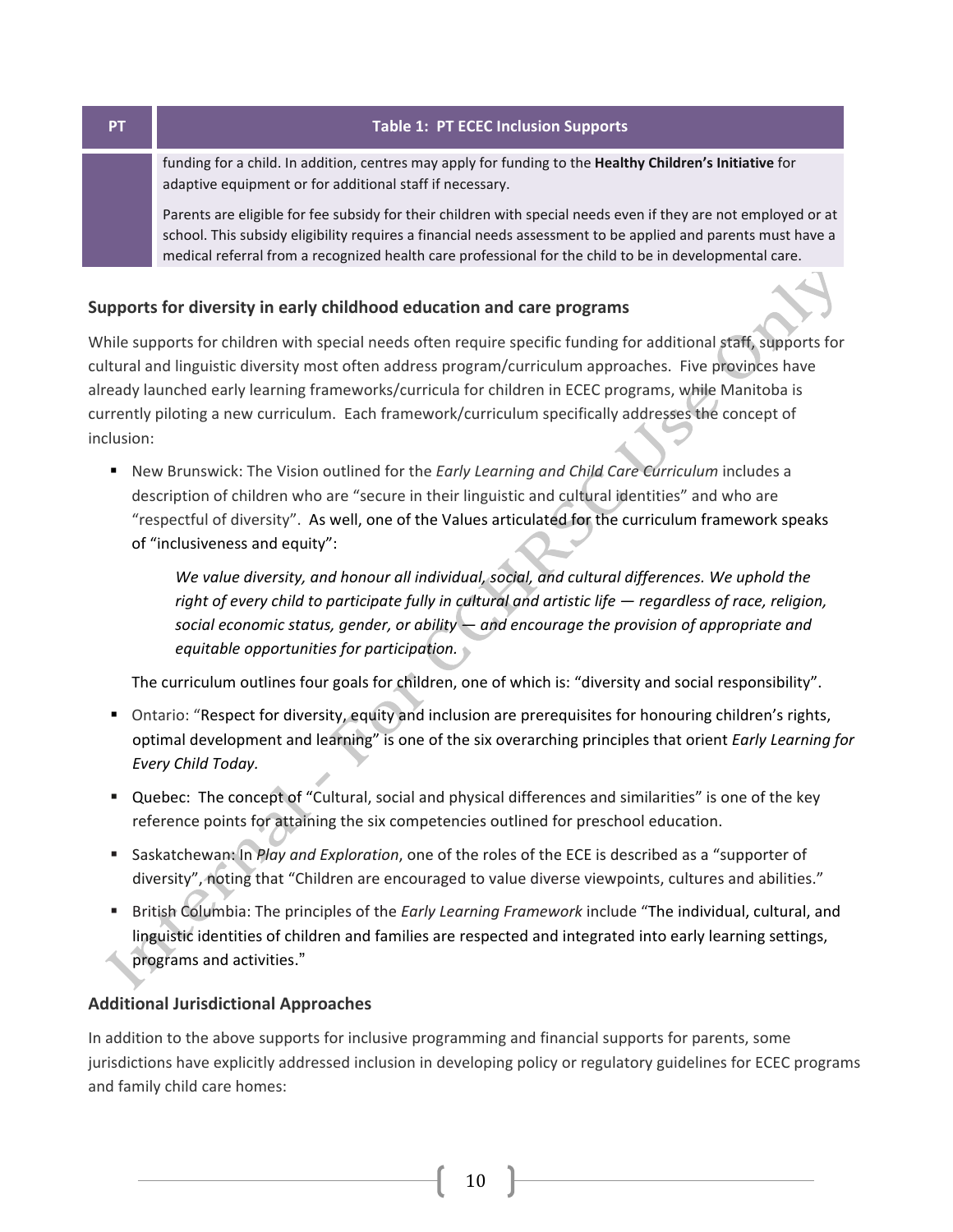- In licensed ECEC programs operated by the City of Toronto, the Toronto Children's Charter guarantees that all children in Toronto are entitled to the right to participate in high quality ECEC programs.
- (Toronto Children's Charter, 2007) A resource Inclusion: Policy Development Guidelines for Early Learning and Child Care Programs is available to outline policy and procedural expectations.
- " The Government of Manitoba has revised legislated regulations for ECEC programs to include specific reference to inclusion (Manitoba, 2009). The new regulations (2009) require all licensed programs to:
	- $\circ$  have a written inclusion policy<sup>9</sup>
	- $\circ$  provide a daily program that is inclusive of children with additional support needs and reflects the developmental capabilities of all the children



- o ensure each child in the Inclusion Support Program has an individual program plan (IPP) and that it is revised annually
- Arena For o ensure centre and nursery school staff are aware of the inclusion policy and the goals of each IPP.

<sup>&</sup>lt;sup>9</sup> In order to support centres in meeting the new requirements, the Manitoba Child Care Program has developed a resource for ECEC programs: Writing an Inclusion Policy: A Guide for Child Care Centres and Homes.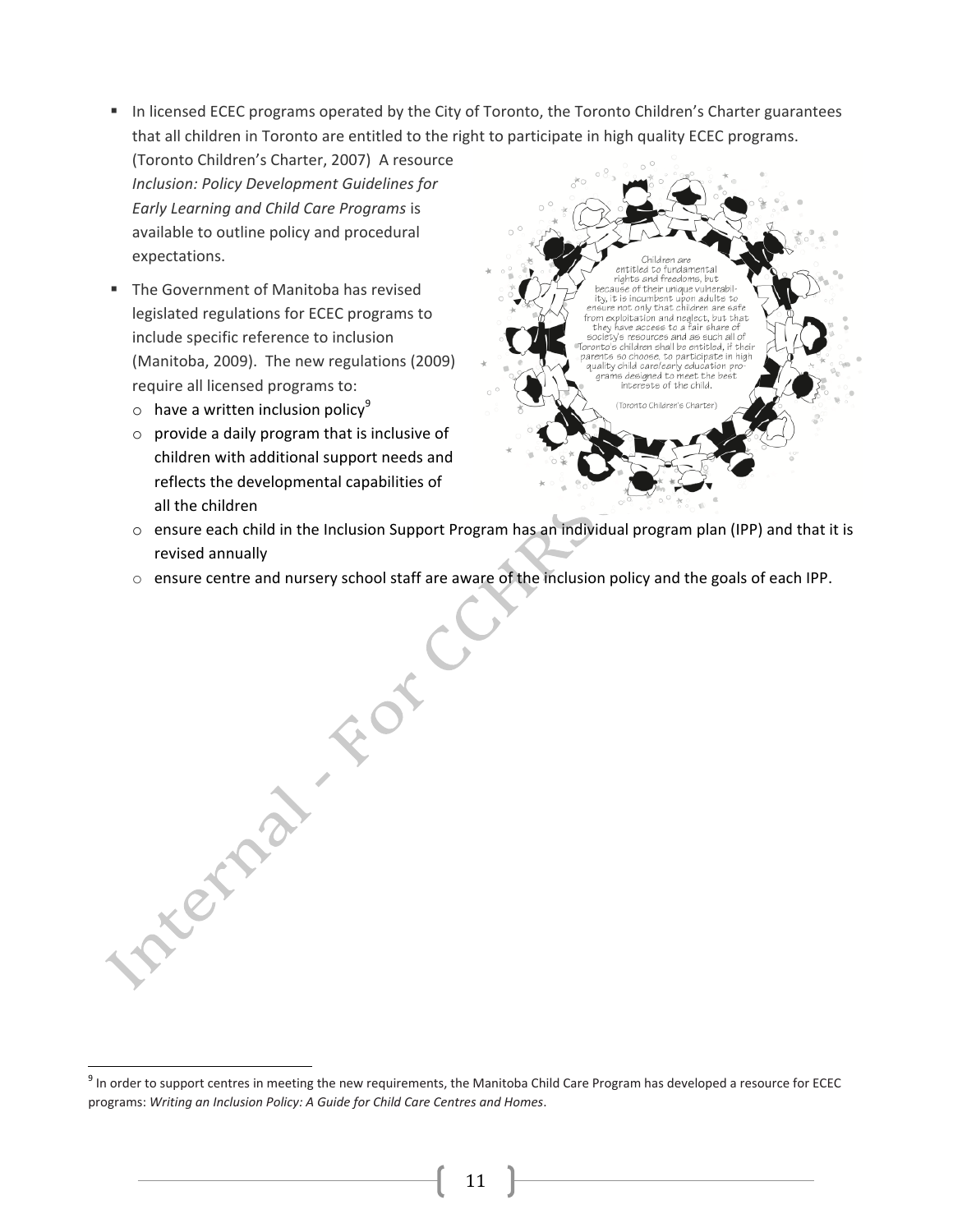#### 4. **HUMAN RESOURCE ISSUES AND INCLUSION**

"ECEC programs can help strengthen solidarity within a community across class, ethnic and racial boundaries. Diversity is a key part of the ECEC context in Canada and social integration of newcomer families is an important aspect of many ECEC programs."

### Childcare Resource and Research Unit

# **Skills and Abilities of Early Childhood Educators**

The Occupational Standards for Child Care Administrators (Child Care Human Resources Sector Council, 2006) identify that administrators must be able to:

- develop culturally responsive practices
- develop an inclusive and developmentally appropriate curriculum
- observe and evaluate programs to ensure all children are included
- engage staff in the provision of a quality, inclusive environment for all children.

Similarly, the context for facilitation of children's development and behaviour as outlined in the Occupational Standards for Early Childhood Educators (Child Care Human Resources Sector Council, 2010) states:

Early Childhood Educators facilitate daily experiences that support and promote each child's physical, language, emotional, cognitive, social and creative development and behaviour using applicable observation tools while respecting inclusion principles and diversity issues.

Inclusion is explicitly addressed in the 2010 Occupational Standards for Early Childhood Educators (ECEs). In defining the core knowledge and required skills and abilities with respect to Inclusion Policy, it is specified that ECEs be required to be able to develop inclusionary practices for program delivery; implement inclusionary practices into programs; implement an inclusive environment for children; and promote inclusion within the program. The Occupational Standards also note that ECEs are required to know inclusion policies and procedures; principles of universal design and how they support inclusion of all children; different aspects of inclusion (e.g., cultural, general, sexual orientation, special needs); and a variety of diverse family compositions.

In Canada, the majority of provinces and territories do not require specific additional post-secondary credentials for those who work with children with special needs. British Columbia requires specialization as a Special Needs Educator, which involves further study after achieving an ECE certificate (one year). In Ontario, a resource teacher must hold a diploma in early childhood education or academic equivalent and have completed a post-secondary school program related to children with special needs. If working with children with multiple disabilities, the resource teacher must also have a current standard certificate in first aid.

In the Emerging Issues Survey conducted for this project, all respondents were asked to give their perceptions of changes over the last three years with respect to children with special needs and from diverse cultural and language backgrounds. Figure 1 shows the breakdown of the perceptions of change over the last three years: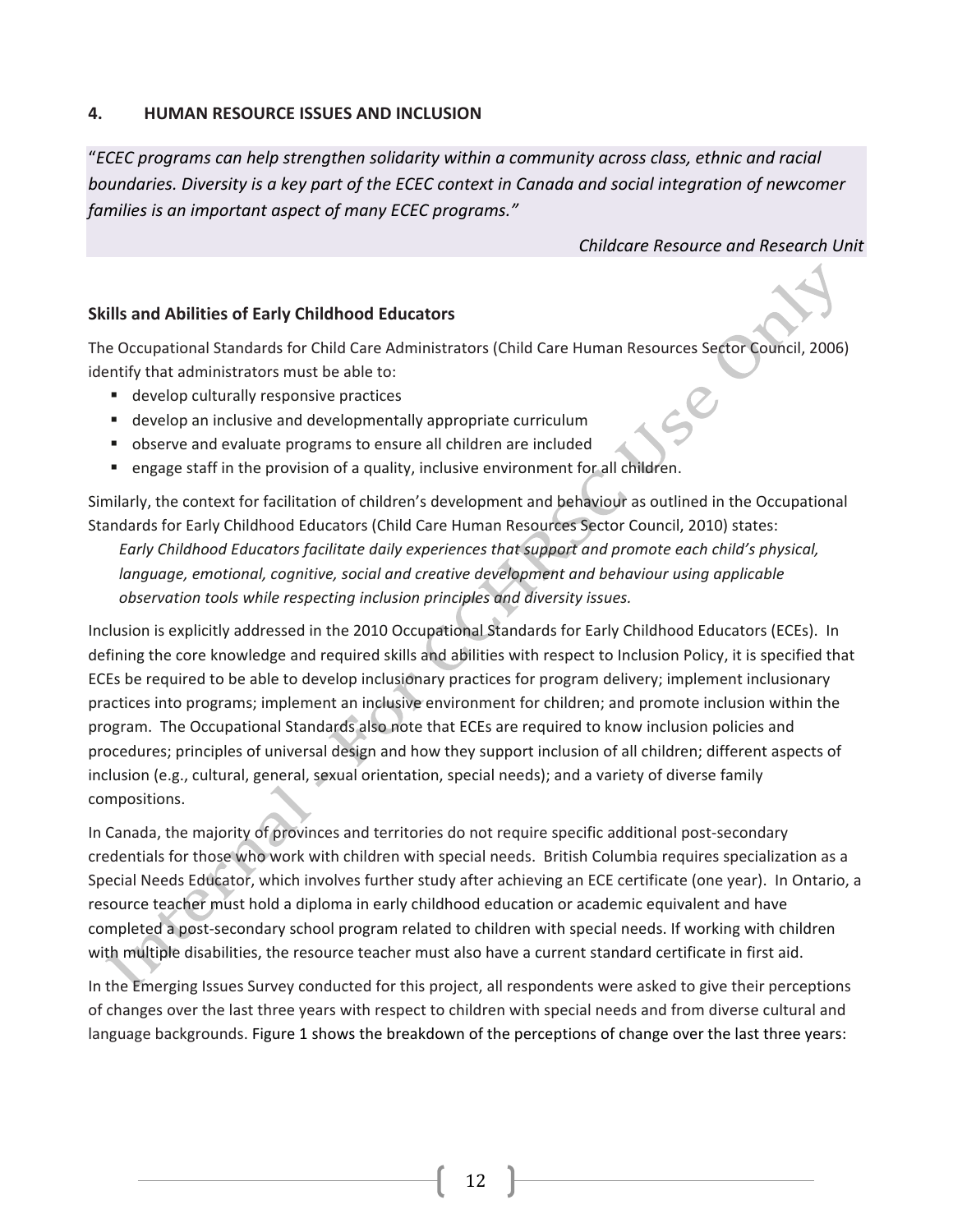

Overall a majority of respondents strongly agreed or somewhat agreed that:

- Early childhood educators were better prepared than they were three years ago to support children with special needs and children from diverse backgrounds.
- " There are more professional opportunities for related professional development.
- " There is more collaboration between ECEs and other professionals to support inclusion.
- There are more children with special needs and more children from diverse backgrounds in regulated child care than there were three years ago.

In previous research conducted for the CCHRSC, questions were asked about how well prepared new ECE graduates were to be able to work with typically developing children, and with children with special needs:

- The Labour Market Update Survey (2004) found that:
	- Students in ten ECE programs located across Canada reported that more than 70% of students felt well prepared to work with 'typical children' but less than 20% felt prepared to work with children with special needs.
- In surveys and focus groups conducted for the Training Strategy Project (2007):
	- $\circ$  The Student Survey conducted with ECE students about to graduate found that 90% felt prepared to work with typically developing children, while only 66% felt prepared to work with children with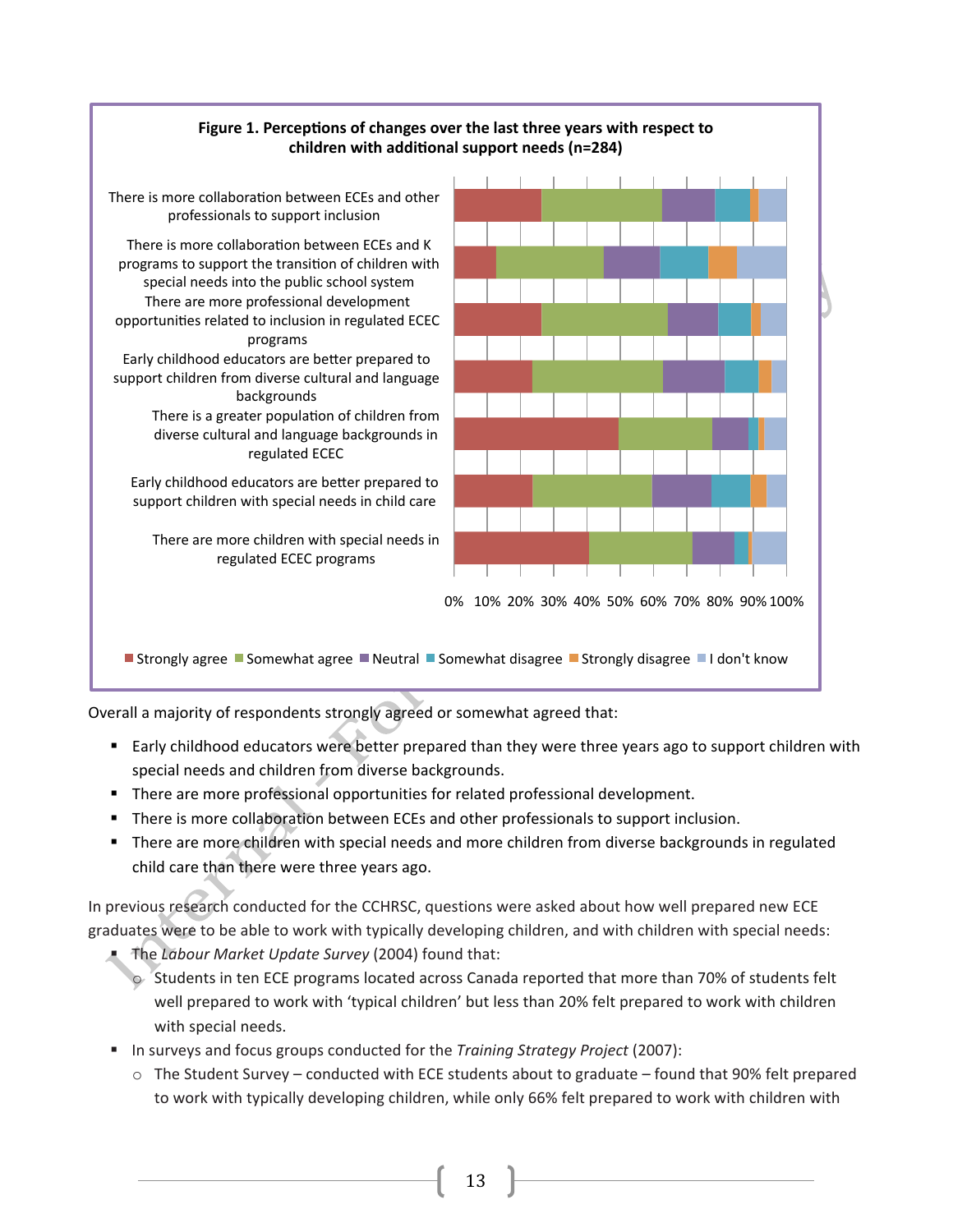special needs.

- o The Faculty Survey found that over 45.4% of faculty in one-year certificate programs felt that upon graduation, students were not prepared to work with children with special needs. In two-year diploma programs, 29.4% felt that students were not prepared to work with children with special needs; 20% of faculty in three-year programs felt that students were not prepared to work with children with special needs.
- o Focus group discussions with ECEs and with Employers agreed that new ECE graduates may not feel prepared to work with children with special needs, but noted that confidence in the ability to work with children with a range of different abilities or with children from diverse cultural backgrounds is built upon positive experiences in working in inclusive environments, and so therefore it should not be expected that new ECE graduates would feel they had the same level of confidence as they did in working with typically developing children.

### **Employers' Perspectives**

A majority of employers who participated in the survey reported that they enrol children with special needs in their programs. This percentage ranged from 100% in Ontario, British Columbia and all Atlantic provinces to 64% in Saskatchewan and 67% in Alberta. As well, 58% of employers indicated that the recruitment of special needs educators was more difficult than it was three years ago. Reasons included low wages, educators moving to the education system and fewer graduates of post-secondary ECE programs. The main issues for special needs educators identified by employers were wages, benefits and career advancement. Figure 2 shows employers' views on a range of issues for special needs educators:

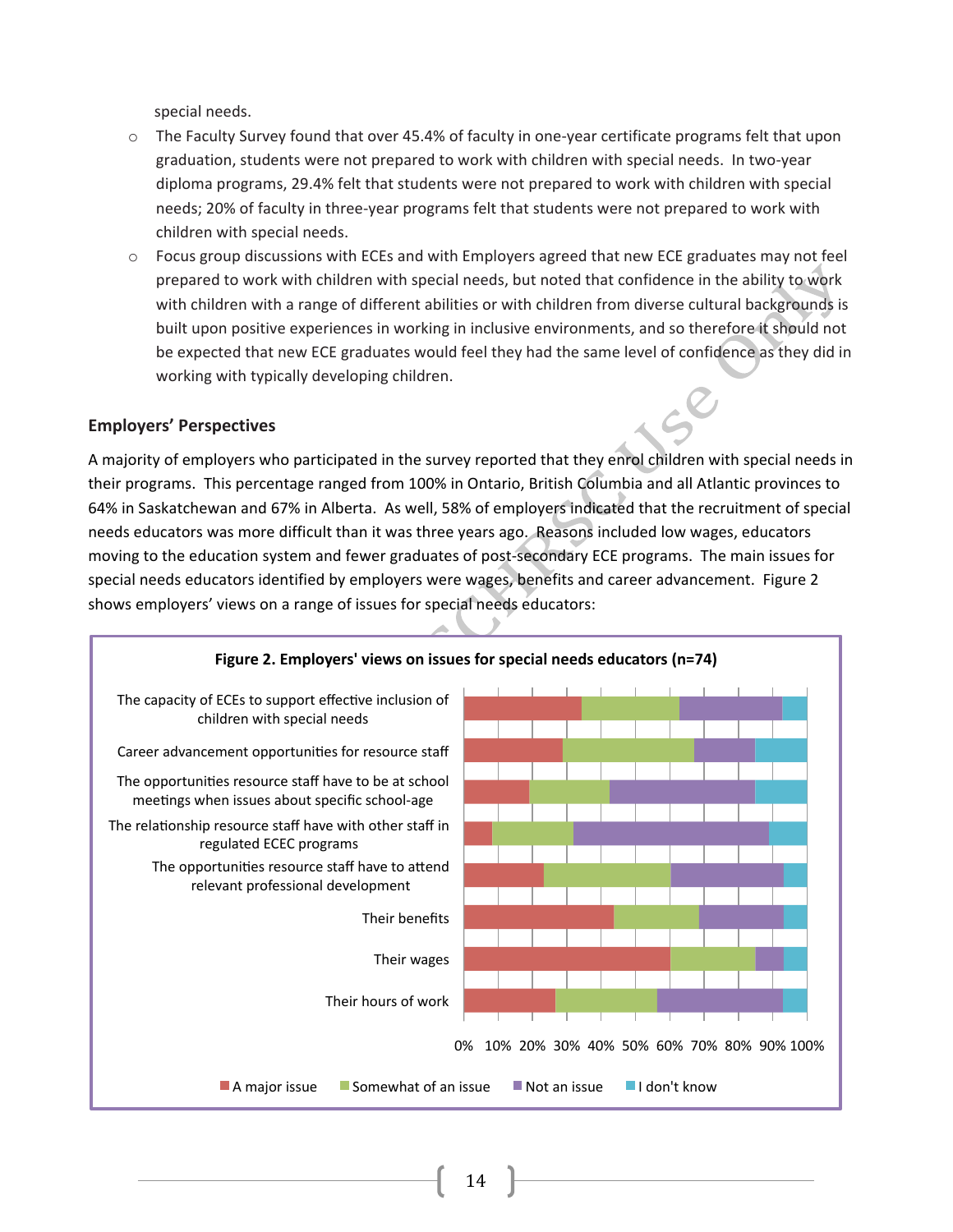# **Supports for Inclusion**

Canadian researchers have noted that positive experiences with inclusion enable early childhood educators and resource teachers to develop stronger commitment to inclusion by providing understanding, learning opportunities, skill development, and more self-confidence. Irwin, Lero, and Brophy (2000) call this a "positive virtuous cycle". Figure 3 outlines this cycle:



The above diagram suggests the importance of a number of human resource factors including:

- Leadership skills of director
- Low staff turnover rates
- Ability to collaborate with community professionals
- Clear articulation of centre's policies
- Appropriate staff training and education
- $\overline{z}$  Team building
- Positive relationships with parents
- Access to professional development
- Staff planning time and opportunities for consultation
- Financial and human resource allocation for inclusion support and curriculum adaptation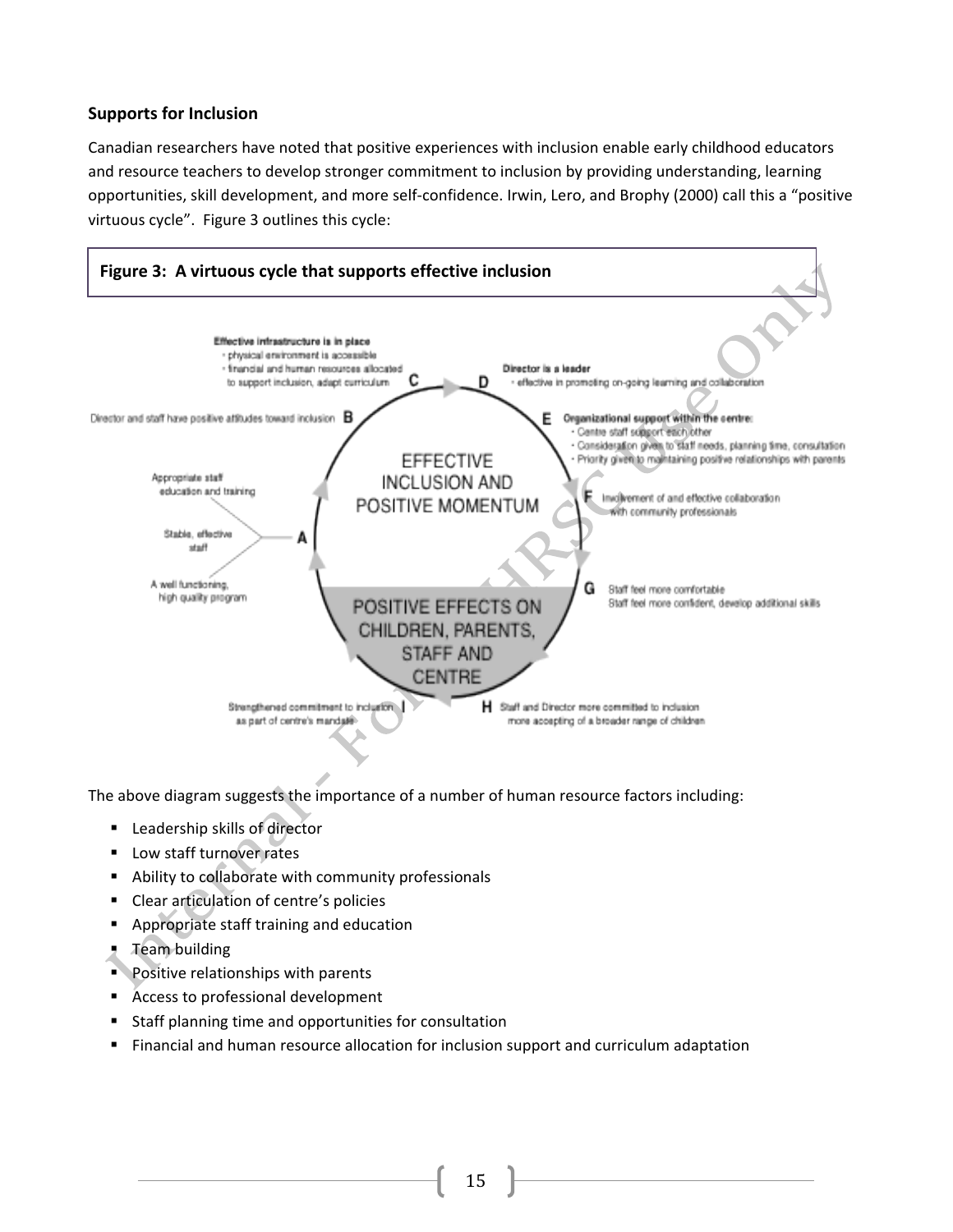# **Perspectives of Key Informants**

Key informants from across Canada were interviewed regarding their perceptions on the four issues studied for this project. Thirty key informants were selected based on consideration of their representation of different parts of the ECEC sector, geographic and linguistic representation, and their ECEC expertise. Responses regarding inclusion varied somewhat across this group, but there were a number of common themes among the perceptions of human resource issues related to inclusion:

Understanding of Inclusion: Several key informants noted that while early childhood educators voice their support for inclusion, many do not understand what it means to work in a truly "inclusive" environment. These key informants felt it was important that post-secondary programs provide more practicum placements in high quality inclusive settings; that ECEs have access to mentoring support when working in inclusive settings; and that there be more consistent and widespread training in and use of the SpeciaLink Inclusion Rating Scale, so as to support centres in their ability to move away from the "one-on-one" approach, and to be able to adapt their environments and curriculum to allow for inclusion.

Training Requirements: Some key informants noted that in most provinces/territories, there are no postsecondary training requirements for those who work with children with special needs. One key informant noted: "We have the least qualified adults working with the children with the highest needs."

Cultural Diversity Among Staff: Key informants noted the importance of ensuring that adults in ECEC programs are representative of the cultures of the children who attend the program. The 2004 Labour Market Update found that the level of cultural diversity among staff in the early childhood education and care sector was higher than in the public school sector. Even so, key informants felt that in many instances, it appears that there are disproportionate numbers of women of colour in the ECEC sector who are working in assistant level and support staff roles, rather than as lead teachers or directors. One key informant noted that there are growing numbers of immigrant women working as family child care providers in their own homes.

Importance of Professional Development: A number of key informants were surprised at the Emerging Issues Survey findings indicating that ECEs were better prepared to work in inclusive settings than they were three years ago. Many of the key informants were familiar with the findings of the Labour Market Update Survey and the Student and Faculty Surveys conducted for the Training Strategy Project. On the whole, key informants did not believe that students - upon graduation - were better prepared than they were three years ago. Two key informants suggested that it is possible that students are better prepared, as ECE post-secondary programs may have enhanced their curriculum with respect to inclusion, based on the previous survey findings. However, key informants noted that the survey question asked about ECEs and not recent graduates, and therefore agreed that ECEs are better prepared. For this statement, they credited ongoing and increased access to professional development opportunities focused on inclusion.

Mentoring Support: A number of key informants perceived that there had been substantial increases in funding from PT governments for programs and initiatives to support inclusion. Initiatives such as those currently underway in the Atlantic Provinces were noted because of the mentoring and on-site support that is featured in all of these initiatives. Key informants noted that these types of initiatives contribute to the overall capacity of the sector to support inclusion.

Inclusion as a Stand Alone Issue: Several key informants noted that it seemed to be "non-inclusive" to be considering inclusion as a separate issue. These informants emphasized that "inclusion" is an aspect of quality,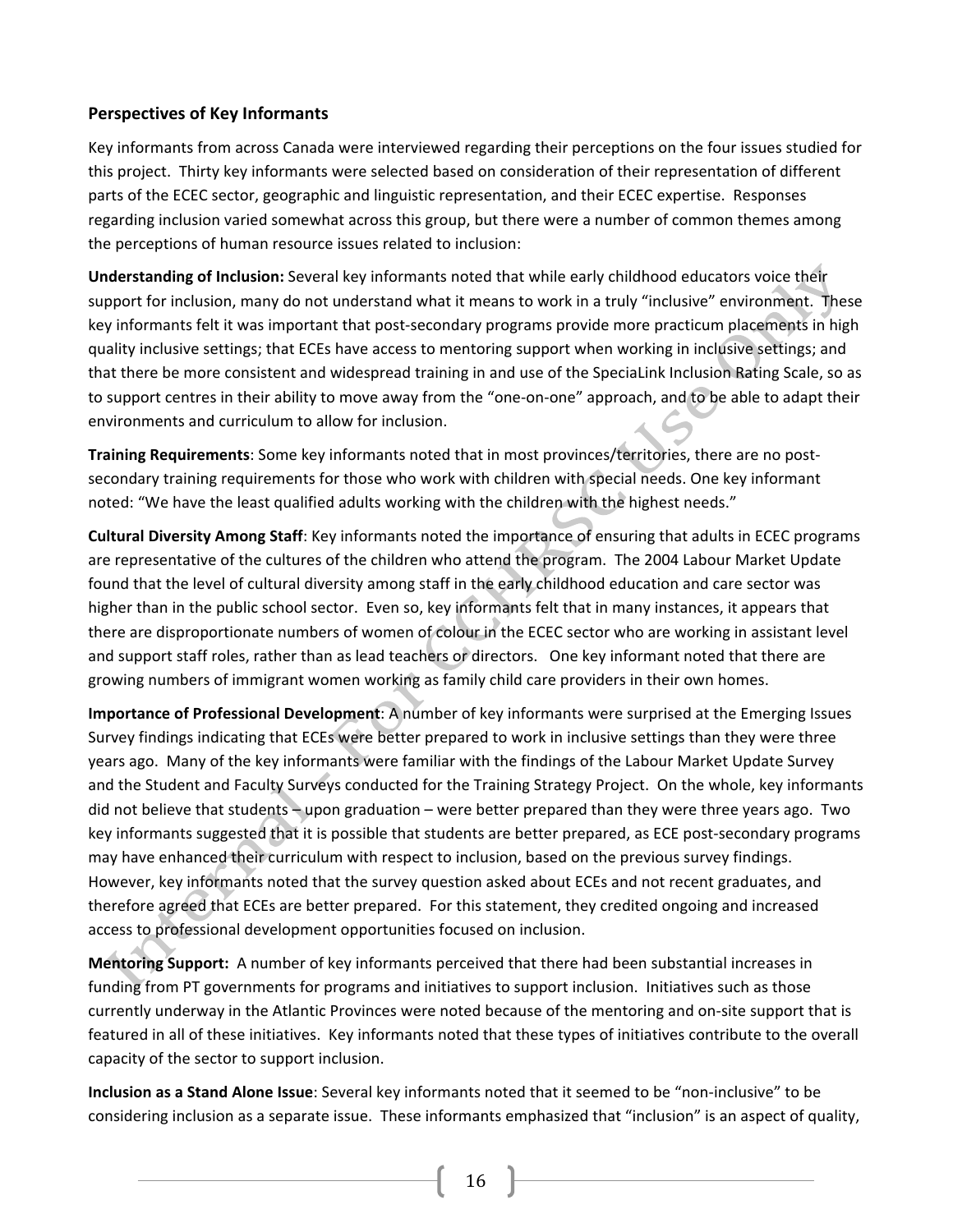and that the focus of efforts should be on the broader issue of quality and the related human resource issues. Other key informants felt that any discussion of human resource issues to support inclusion needed to be considered within the broader context of the integration of ECEC and education. Current labour negotiations underway regarding those who work with children with special needs (e.g., education assistant, teacher assistant, special needs assistant) in some jurisdictions were noted as one of the challenges presented by integrating early childhood and education programs

"In the best of all worlds, we wouldn't be writing about inclusive child care. We would know that all child care centres include all children, regardless of level or type of special need. But we are not there yet."

Dr.Sharon Hope Irwin

Infrastructure: Many key informants expressed concern that as of March 31, 2010 funding for SpeciaLink, the National Centre for Child Care Inclusion, would force the organization to become a virtual resource. Concerns were noted regarding future access to resources, training, and research.

### Human Resource Priorities to Support Inclusion

In the Emerging Issues Survey, stakeholder groups were asked to indicate their top three human resource priorities to support inclusion. Weighted rankings from employers, staff and post-secondary faculty are found in Table 2, which compares the top five priorities by stakeholder group:

| Table 2: Weighted rankings of three stakeholder groups regarding priorities to support inclusion |                                                             |                                                             |                                                                                            |  |  |  |
|--------------------------------------------------------------------------------------------------|-------------------------------------------------------------|-------------------------------------------------------------|--------------------------------------------------------------------------------------------|--|--|--|
| <b>Priority</b><br>ranking                                                                       | <b>Employers</b><br>(140 respondents)                       | <b>Staff</b><br>(121 respondents)                           | <b>Post-secondary faculty</b><br>(68 respondents)                                          |  |  |  |
| 1.                                                                                               | More funding to support<br>children with special needs      | More funding to support<br>children with special needs      | More on-site consultation                                                                  |  |  |  |
| 2.                                                                                               | Improved government<br>policies on funding eligibility      | Improved government<br>policies on funding eligibility      | More funding to support children<br>with special needs                                     |  |  |  |
| 3.                                                                                               | More on-site consultation                                   | More effective recruitment<br>of staff                      | Improved government policies on<br>funding eligibility                                     |  |  |  |
| 4.                                                                                               | More inclusion content in<br>post-secondary ECE<br>programs | More inclusion content in<br>post-secondary ECE<br>programs | More effective recruitment of staff                                                        |  |  |  |
| 5.                                                                                               | More effective recruitment<br>of staff                      | More on-site consultation                                   | More training and resources to work<br>with parents from different cultural<br>backgrounds |  |  |  |

Key informants provided the following recommendations for related Sector Council work:

" Conduct an analysis of the role of and benefits of access to resource teachers, on-site consultants, and other mentoring approaches to supporting those who work with children with special needs – "Is there a new profession emerging in the ECEC sector?"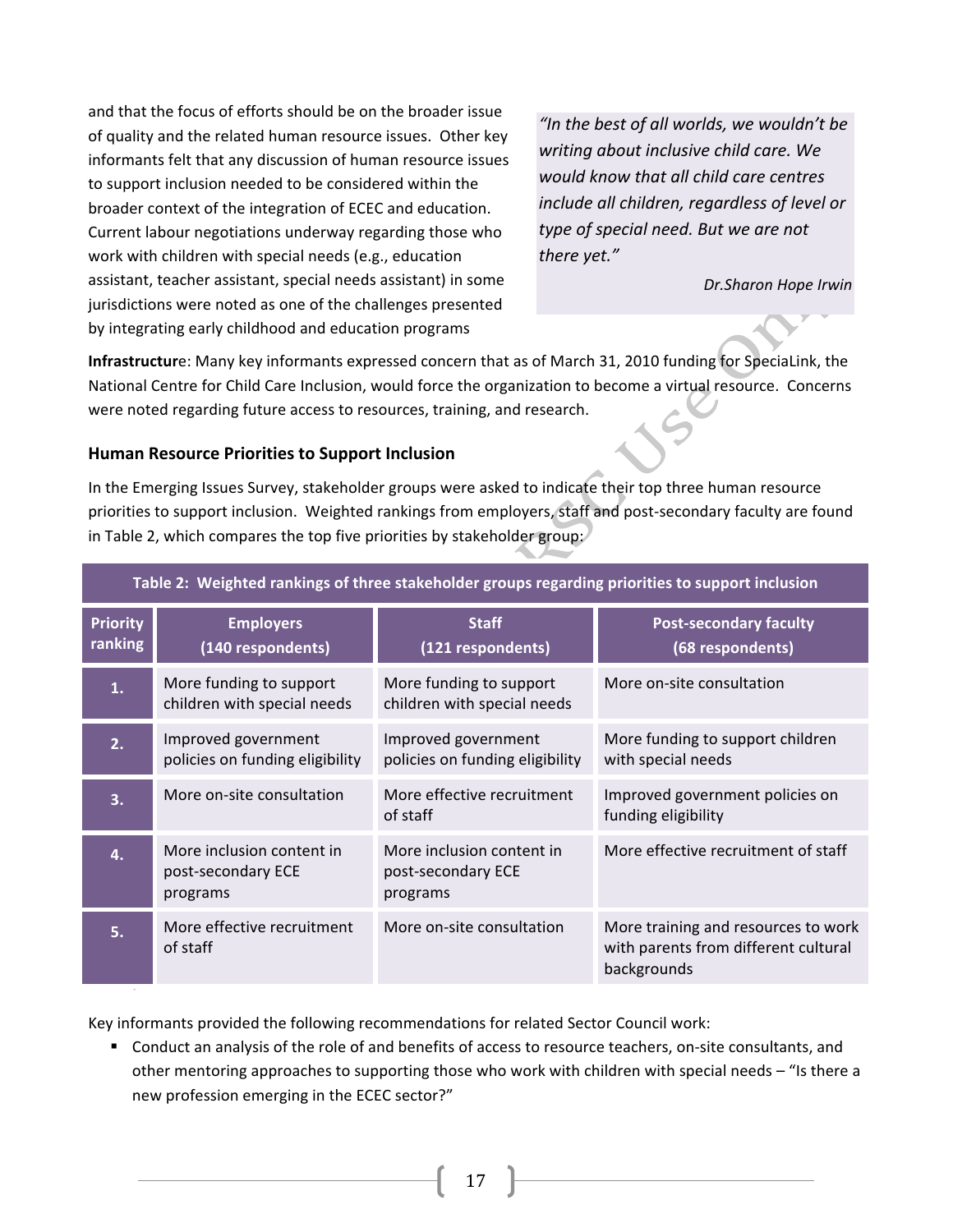- Develop recruitment strategies to encourage individuals from other cultural backgrounds to consider post-secondary training and employment in the regulated ECEC sector.
- Develop professional development resources for employers and boards of directors to support effective practices in working with children, families, and staff from diverse cultural backgrounds.
- Conduct an analysis of the role of school age child care providers with respect to inclusion

Key informants also suggested:

- " Curriculum development support is needed for post-secondary ECE diploma programs for topics such as planning and designing children's environments to support inclusion, working with parents and other professionals, and organizing practicum placements in inclusive settings.
- " Support is needed for post diploma courses for administrators and/or those working with children with special needs.
- " There is a need for increased types of professional development resources for early childhood educators, special needs resource staff, and inclusion resource staff to inform and support work with children and families of different cultures.
- " There is a need for increased training opportunities in using the SpeciaLink Inclusion Rating Scale, in order to improve inclusion practices.

#### 5. **CONCLUSION**

In the past 25 years, there has been a steady shift from segregated programs for children toward "integrated", then "mainstreamed", and now "inclusive" programs. In recent years, the concept of inclusion has been extended to also include consideration of the special needs of children from diverse cultural and linguistic backgrounds. While there is widespread agreement that inclusion is important, and that there are clear benefits for all children, families, and ECEC centres themselves, there is also a perception that there are many approaches taken under the name of "inclusion" which in fact do not support the concept.

Some of the recommendations made both in the survey and in key informant interviews call for actions and initiatives that fall outside the scope and mandate of work of the Child Care Human Resources Sector Council. Consideration of the recommended actions for CCHRSC work will need to be undertaken within a new environment that, at least for the next few years, has lost the resources and input from SpeciaLink, the National Centre for Child Care Inclusion. The CCHRSC will need to determine what is relevant to their mandate, and to the changing environment of the ECEC sector in Canada.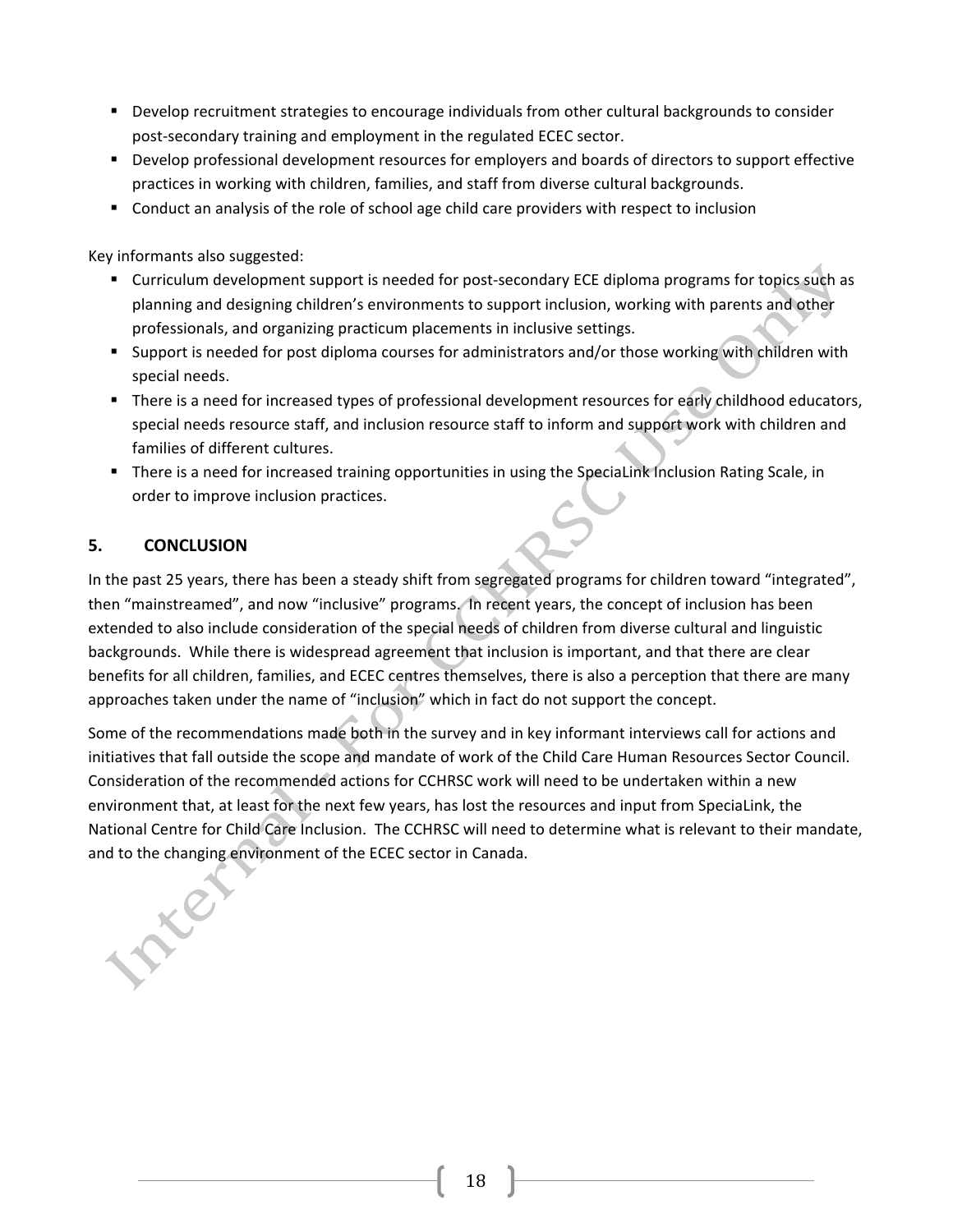### **REFERENCES**

Anti-Bias Task Force. 1989/2001. Anti-Bias Curriculum: Tools for Empowering Young Children. 12th ed. Washington: NAEYC.

Beach, J., Bertrand, J., Forer, B., Michal, D., & Tougas, J. (2004). Working for Change: Canada's Child Care Workforce. Prepared for the Child Care Human Resources Sector Council. Ottawa, ON: Child Care Human Resources Sector Council.

Beach, J., and Flanagan, K. (2007). People, Programs and Practices: A Training Strategy for the Early Childhood Education and Care Sector In Canada. Ottawa, ON: Child Care Human Resources Sector Council.

Carter, M. and Curtis, D. (2002) Training Teachers: A Harvest of Theory and Practice. MN: Redleaf Press.

Child Care Human Resources Sector Council. (2010) Occupational Standards for Early Childhood Educators. Ottawa, ON: Author.

Child Care Human Resources Sector Council. (2006) Occupational Standards for Child Care Administrators. Ottawa, ON: Author.

City of Toronto. (undated) Inclusion: Policy Development Guidelines for Early Learning and Care Programs. Toronto: Toronto Children's Services.

Friendly, M. and Prabhu, N. (2010) Can early childhood education and care help keep Canada's promise of respect for diversity? Occasional Paper #23. Toronto, ON: Childcare Resource and Research Unit.

Government of Australia. (2009) Social inclusion and early childhood development. Australia: Commonwealth of Australia.

Government of British Columbia. (2008) British Columbia Early Learning Framework. Victoria, BC: Ministry of Health and the Ministry of Children and Family Development.

Government of Canada. (2003) Multilateral Framework on Early Learning and Child Care. Available at: http://www.ecd-elcc.ca/eng/elcc/elcc multiframe.shtml

Government of Ontario. (2006) Early Learning for Every Child Today: A framework for Ontario early childhood settings. Best Start Expert Panel on Early Learning. Toronto, ON: Author

Government of Quebec. (2001) Québec Education Program. Québec: Ministère de l'Éducation.

Government of Manitoba. (2009) Writing an Inclusion Policy: A Guide for Child Care Centres and Homes. Winnipeg, MB: Author

Government of New Brunswick. (2007) Early Learning and Child Care: English Curriculum Framework for New Brunswick, Fredericton, NB: Author

Government of Saskatchewan. (2008) Play and Exploration: Early Learning Program Guide. Regina, SK: Ministry of Education

Irwin, S., Lero, D., and Brophy, K. (2005) Highlights from Inclusion: The Next Generation of Child Care in Canada. Available at: www.specialinkcanada.org